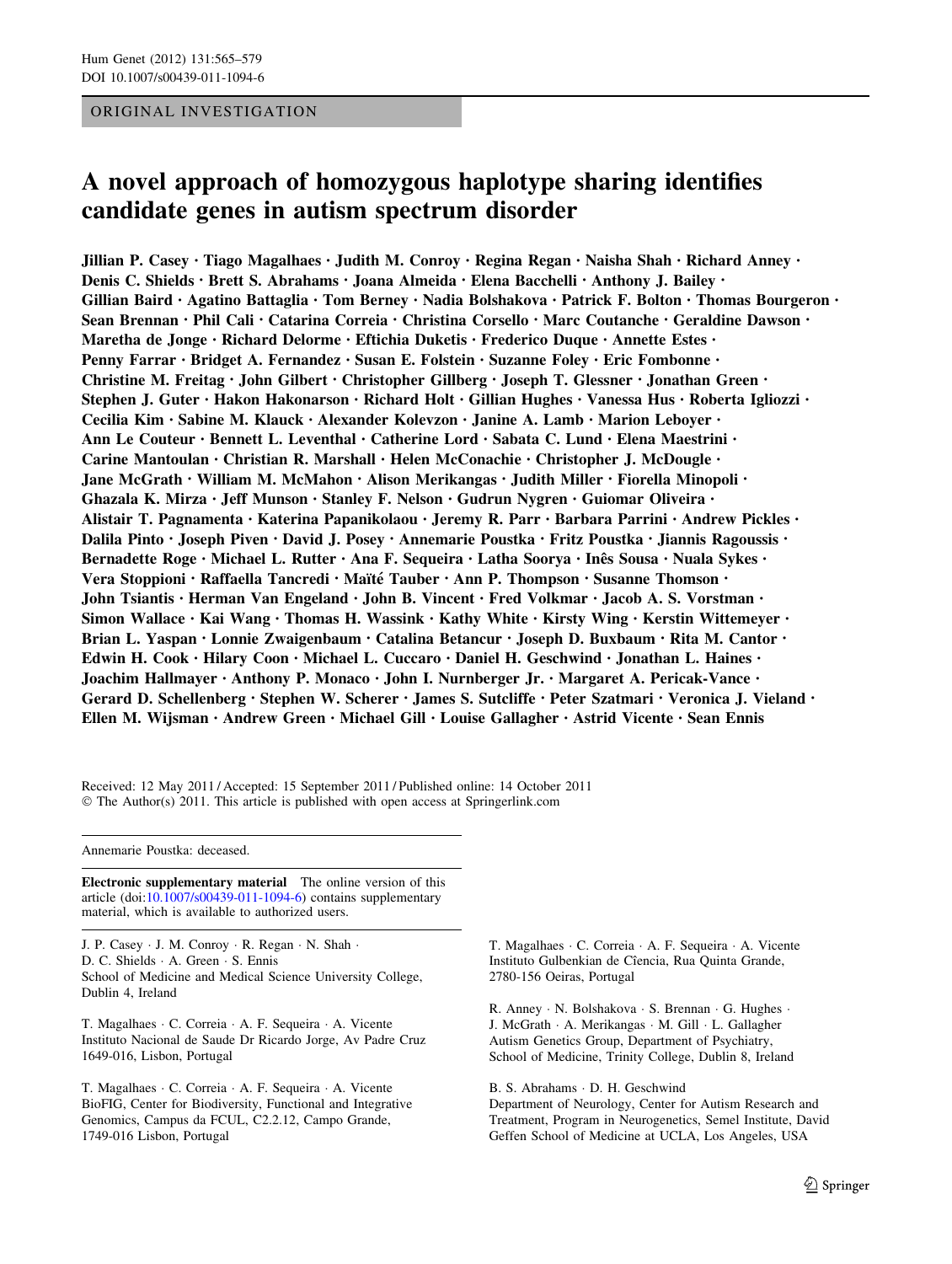Abstract Autism spectrum disorder (ASD) is a highly heritable disorder of complex and heterogeneous aetiology. It is primarily characterized by altered cognitive ability including impaired language and communication skills and fundamental deficits in social reciprocity. Despite some notable successes in neuropsychiatric genetics, overall, the high heritability of ASD ( $\sim$ 90%) remains poorly explained by common genetic risk variants. However, recent studies suggest that rare genomic variation, in particular copy number variation, may account for a significant proportion of the genetic basis of ASD. We present a large scale analysis to identify candidate genes which may contain low-frequency recessive variation contributing to ASD while taking into account the potential contribution of population differences to the genetic heterogeneity of ASD. Our strategy, homozygous haplotype (HH) mapping, aims

J. Almeida - F. Duque - G. Oliveira Hospital Pediátrico de Coimbra, 3000-076 Coimbra, Portugal

E. Bacchelli - E. Maestrini - F. Minopoli Department of Biology, University of Bologna, 40126 Bologna, Italy

A. J. Bailey Department of Psychiatry, University of British Columbia, Vancouver V6T 2A1, Canada

G. Baird Newcomen Centre, Guy's Hospital, London SE1 9RT, UK

A. Battaglia - R. Igliozzi - B. Parrini - R. Tancredi Stella Maris Institute for Child and Adolescent Neuropsychiatry, 56128 Calambrone, Pisa, Italy

T. Berney - A. Le Couteur - H. McConachie - J. R. Parr Institute of Neuroscience, Newcastle University, Newcastle Upon Tyne NE1 7RU, UK

T. Berney - A. Le Couteur - H. McConachie - J. R. Parr Institute of Health and Society, Newcastle University, Newcastle Upon Tyne NE1 7RU, UK

P. F. Bolton Department of Child and Adolescent Psychiatry, Institute of Psychiatry, London SE5 8AF, UK

#### T. Bourgeron

Department of Human Genetics and Cognitive Functions, Institut Pasteur, University Paris Diderot-Paris 7, CNRS URA 2182, Fondation FondaMental, 75015 Paris, France

P. Cali - S. J. Guter - E. H. Cook Department of Psychiatry, Institute for Juvenile Research, University of Illinois at Chicago, Chicago, IL 60612, USA

C. Corsello - V. Hus - C. Lord Autism and Communicative Disorders Centre, University of Michigan, Ann Arbor, MI 48109-2054, USA

to detect homozygous segments of identical haplotype structure that are shared at a higher frequency amongst ASD patients compared to parental controls. The analysis was performed on 1,402 Autism Genome Project trios genotyped for 1 million single nucleotide polymorphisms (SNPs). We identified 25 known and 1,218 novel ASD candidate genes in the discovery analysis including CADM2, ABHD14A, CHRFAM7A, GRIK2, GRM3, EPHA3, FGF10, KCND2, PDZK1, IMMP2L and FOXP2. Furthermore, 10 of the previously reported ASD genes and 300 of the novel candidates identified in the discovery analysis were replicated in an independent sample of 1,182 trios. Our results demonstrate that regions of HH are significantly enriched for previously reported ASD candidate genes and the observed association is independent of gene size (odds ratio 2.10). Our findings highlight the

M. Coutanche · S. Foley · S. Wallace · K. White Department of Psychiatry, University of Oxford, Warneford Hospital, Headington, Oxford OX3 7JX, UK

G. Dawson Autism Speaks, New York 10016, USA

G. Dawson Department of Psychiatry, University of North Carolina, Chapel Hill, NC 27599-3366, USA

M. de Jonge - H. Van Engeland - J. A. S. Vorstman Department of Child and Adolescent Psychiatry, University Medical Center, 3508 Utrecht, GA, The Netherlands

# R. Delorme

INSERM U 955, Fondation FondaMental, APHP, Hôpital Robert Debré, Child and Adolescent Psychiatry, 75019 Paris, France

E. Duketis - C. M. Freitag - F. Poustka Department of Child and Adolescent Psychiatry, Psychosomatics and Psychotherapy, J.W. Goethe University Frankfurt, 60528 Frankfurt, Germany

# A. Estes

Department of Speech and Hearing Sciences, University of Washington, Seattle, WA 98195, USA

P. Farrar · R. Holt · G. K. Mirza · A. T. Pagnamenta · J. Ragoussis - I. Sousa - N. Sykes - K. Wing - A. P. Monaco Wellcome Trust Centre for Human Genetics, University of Oxford, Oxford OX3 7BN, UK

#### B. A. Fernandez

Disciplines of Genetics and Medicine, Memorial University of Newfoundland, St John's Newfoundland A1B 3V6, Canada

S. E. Folstein Department of Psychiatry, University of Miami School of Medicine, Miami, FL 33136, USA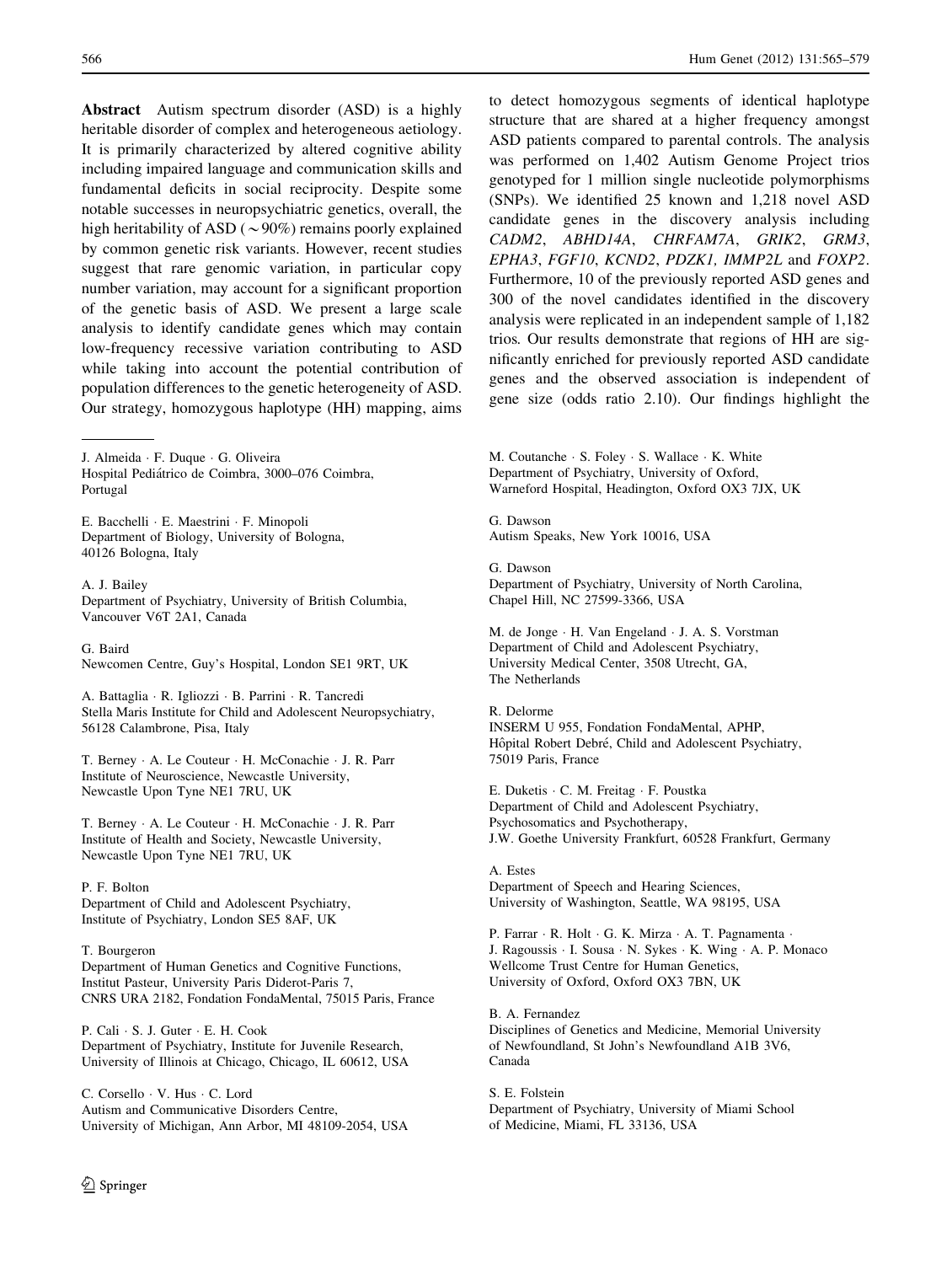applicability of HH mapping in complex disorders such as ASD and offer an alternative approach to the analysis of genome-wide association data.

# Introduction

Extended runs of homozygosity (ROH) have recently been highlighted as a genomic feature that may be useful to map recessive disease genes in outbred populations (Hildebrandt et al. [2009;](#page-13-0) Lencz et al. [2007;](#page-14-0) Yang et al. [2010](#page-14-0)). Furthermore, even in complex disorders, we expect to find an unusually high number of affected individuals to have the same haplotype in the region surrounding a disease

E. Fombonne

Division of Psychiatry, McGill University, Montreal, QC H3A 1A1, Canada

J. Gilbert - M. L. Cuccaro - M. A. Pericak-Vance The John P. Hussman Institute for Human Genomics, University of Miami School of Medicine, Miami, FL 33136, USA

C. Gillberg - G. Nygren Gillberg Neuropsychiatry Centre, Sahlgrenska Academy, University of Gothenburg, S41345 Gothenburg, Sweden

J. T. Glessner · H. Hakonarson · C. Kim · K. Wang The Center for Applied Genomics, Division of Human Genetics, The Children's Hospital of Philadelphia, Philadelphia, PA 19104, USA

#### J. Green

Academic Department of Child Psychiatry, Booth Hall of Children's Hospital, Blackley, Manchester M9 7AA, UK

#### H. Hakonarson

Department of Pediatrics, Children's Hospital of Philadelphia, University of Pennsylvania School of Medicine, Philadelphia, PA 19104, USA

S. M. Klauck - A. Poustka Division of Molecular Genome Analysis, German Cancer Research Center (DKFZ), 69120 Heidelberg, Germany

A. Kolevzon - L. Soorya - J. D. Buxbaum Department of Psychiatry, The Seaver Autism Center for Research and Treatment, Mount Sinai School of Medicine, New York 10029, USA

#### J. A. Lamb

Centre for Integrated Genomic Medical Research, University of Manchester, Manchester M13 9PT, UK

#### M. Leboyer

INSERM U995, Department of Psychiatry, Groupe Hospitalier Henri Mondor-Albert Chenevier, AP-HP, University Paris 12, Fondation FondaMental, 94000 Créteil, France

mutation (Durand et al. [2007](#page-13-0); Lesch et al. [2008](#page-14-0); Wong et al. [2002](#page-14-0)). Therefore, a rare pathogenic variant and surrounding haplotype is often enriched in frequency in a group of affected individuals compared with the haplotype frequency in a cohort of unaffected controls (The International HapMap Consortium [2003](#page-14-0)). We propose that homozygous haplotypes (HH) that are shared by multiple affected individuals may be important for the discovery of recessive disease genes in complex disorders. We have extended the traditional homozygosity mapping method by analysing the haplotype within shared ROH regions to identify homozygous segments of identical haplotype that are present uniquely or at a higher frequency in ASD probands compared to parental controls (Fig. [1](#page-4-0)). Such

B. L. Leventhal Nathan Kline Institute for Psychiatric Research (NKI), 140 Old Orangeburg Road, Orangeburg, NY 10962, USA

B. L. Leventhal Department of Child and Adolescent Psychiatry, New York University, NYU Child Study Center, 550 First Avenue, New York, NY 10016, USA

S. C. Lund · S. Thomson · B. L. Yaspan · J. L. Haines - J. S. Sutcliffe Department of Molecular Physiology and Biophysics, Vanderbilt Kennedy Center, Centers for Human Genetics Research and Molecular Neuroscience, Vanderbilt University, Nashville, TN 37232, USA

C. Mantoulan - B. Roge - M. Tauber Octogone/CERPP (Centre d'Eudes et de Recherches en Psychopathologie), University de Toulouse Le Mirail, 31058 Toulouse Cedex, France

C. R. Marshall - D. Pinto - S. W. Scherer The Centre for Applied Genomics and Program in Genetics and Genomic Biology, The Hospital for Sick Children, Toronto, ON M5G 1L7, Canada

C. J. McDougle - D. J. Posey - J. I. Nurnberger Jr. Department of Psychiatry, Indiana University School of Medicine, Indianapolis, IN 46202, USA

W. M. McMahon - J. Miller - H. Coon Psychiatry Department, University of Utah Medical School, Salt Lake City, UT 84108, USA

J. Munson Department of Psychiatry and Behavioural Sciences, University of Washington, Seattle, WA 98195, USA

S. F. Nelson - R. M. Cantor Department of Human Genetics, University of California, Los Angeles School of Medicine, Los Angeles, CA 90095, USA

K. Papanikolaou - J. Tsiantis University Department of Child Psychiatry, Athens University, Medical School, Agia Sophia Children's Hospital, 115 27 Athens, Greece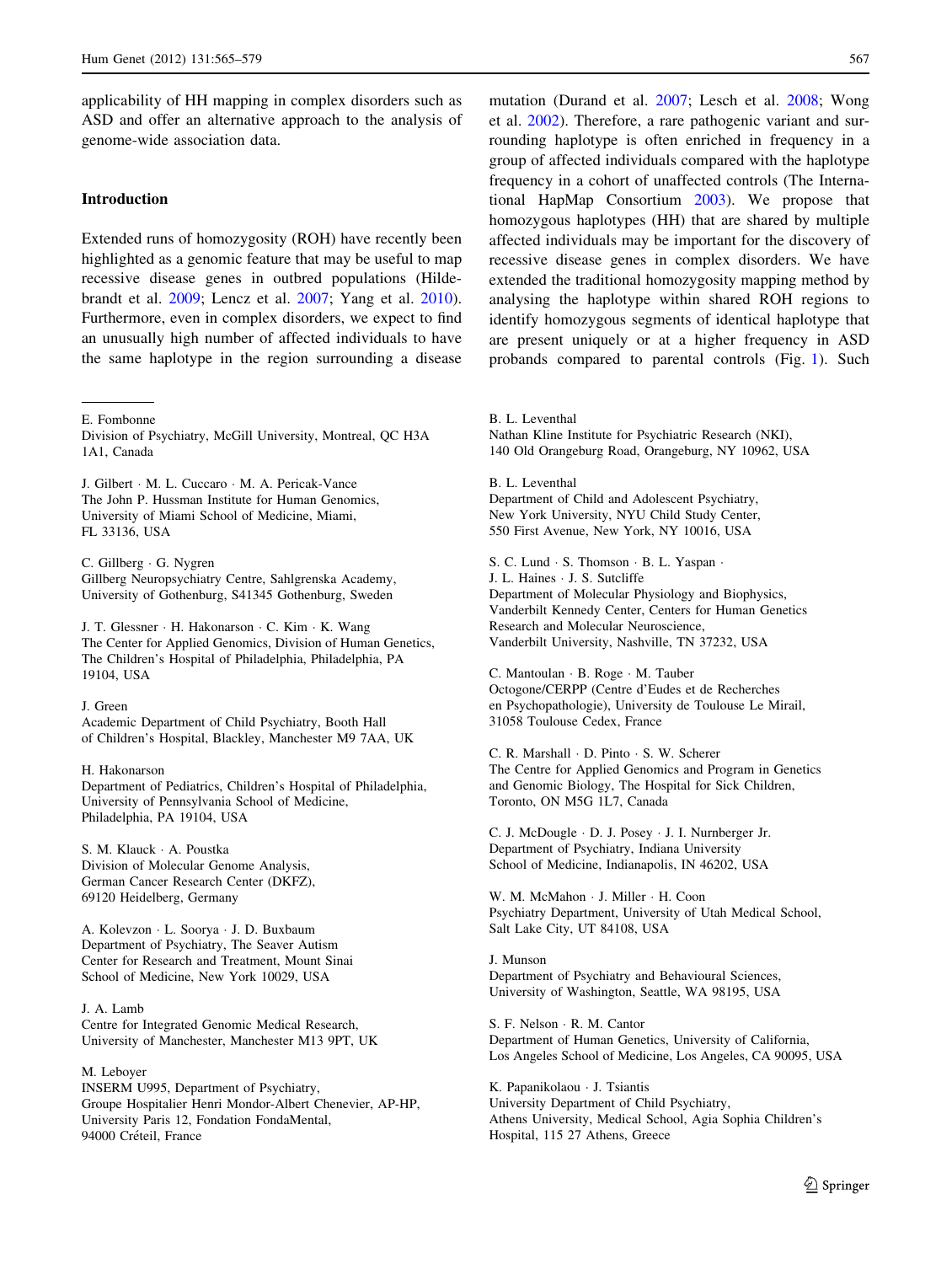regions are termed risk homozygous haplotypes (rHH). We postulate that rHH may contain low-frequency recessive variants that contribute to ASD risk in a subset of ASD patients.

Allelic and locus heterogeneity are major challenges in the identification of ASD risk loci (Lamb et al. [2000](#page-13-0)). In cases where distinct populations share the same risk allele, differences in allele frequency and LD structure between populations may result in the risk allele segregating on different haplotype backgrounds. Correction for population substructure in large scale studies minimises the rate of false positives and dilution of a population-specific signal. Furthermore, Nothnagel et al. ([2010\)](#page-14-0) recently reported that the distribution of SNP-defined ROHs is highly structured across European populations and highlighted the importance of accounting for ancestry when undertaking ROHbased analyses. Our analysis accounts for population

A. Pickles

Department of Medicine, School of Epidemiology and Health Science, University of Manchester, Manchester M13 9PT, UK

J. Piven Carolina Institute for Developmental Disabilities, CB3366, University of North Carolina at Chapel Hill, Chapel Hill, NC 27599-3366, USA

M. L. Rutter Social, Genetic and Developmental Psychiatry Centre, Institute of Psychiatry, London SE5 8AF, UK

V. Stoppioni Neuropsichiatria Infantile, Ospedale Santa Croce, 61032 Fano, Italy

#### A. P. Thompson - P. Szatmari

Department of Psychiatry and Behavioural Neurosciences, McMaster University, Hamilton, ON L8N 3Z5, Canada

#### J. B. Vincent

Department of Psychiatry, Centre for Addiction and Mental Health, Clarke Institute, University of Toronto, Toronto, ON M5G 1X8, Canada

F. Volkmar Child Study Centre, Yale University, New Haven, CT 06520, USA

T. H. Wassink Department of Psychiatry, Carver College of Medicine, Iowa City, IA 52242, USA

K. Wittemeyer Autism Centre for Education and Research, School of Education, University of Birmingham, Birmingham B15 2TT, UK

L. Zwaigenbaum Department of Pediatrics, University of Alberta, Edmonton, AB T6G 2J3, Canada

 $\mathcal{D}$  Springer

effects by separating the samples into groups of common ancestry and applying the HH mapping to each population group independently. It also involves the use of parental controls to address variation in low-frequency alleles across populations (Cardon and Palmer [2003\)](#page-13-0). The genetic ancestry of the sample set was examined by principal component analysis (PCA), Hopach clustering (van der Laan and Pollard  $2002$ ) and genetic distance  $F_{st}$  calculations (Supplementary Material 1, Supplementary Fig. 1 and 2, Supplementary Tables 2 and 3). Ten distinct population clusters were identified ranging in size from 27 to 289 probands (Fig. [2\)](#page-5-0). Population clusters with a minimum of 50 probands were selected for the discovery analysis  $(n = 5)$ . Each cluster was analysed independently by HH mapping and the genes identified in each population cluster were then compared. In this manner (taking a gene-centric approach) it is possible to identify genes that may confer

C. Betancur INSERM U952 and CNRS UMR 7224, UPMC Univ Paris 06, Paris 75005, France

J. D. Buxbaum Departments of Genetics and Genomic Sciences and Neuroscience, Mount Sinai School of Medicine, New York 10029, USA

J. D. Buxbaum Department of Neuroscience, Mount Sinai School of Medicine, New York 10029, USA

J. Hallmayer Department of Psychiatry, Division of Child and Adolescent Psychiatry and Child Development, Stanford University School of Medicine, Stanford, CA 94304, USA

G. D. Schellenberg Department of Pathology and Laboratory Medicine, University of Pennsylvania, Pennsylvania 19104, USA

S. W. Scherer Department of Molecular Genetics, University of Toronto, Toronto, ON M5S 1A1, Canada

V. J. Vieland Battelle Center for Mathematical Medicine, The Research Institute at Nationwide Children's Hospital and The Ohio State University, Columbus, OH 43205, USA

E. M. Wijsman Department of Biostatistics, University of Washington, Seattle, WA 98195, USA

E. M. Wijsman Department of Medicine, University of Washington, Seattle, WA 98195, USA

S. Ennis  $(\boxtimes)$ Health Sciences Centre, University College Dublin, Dublin, Ireland e-mail: Sean.Ennis@ucd.ie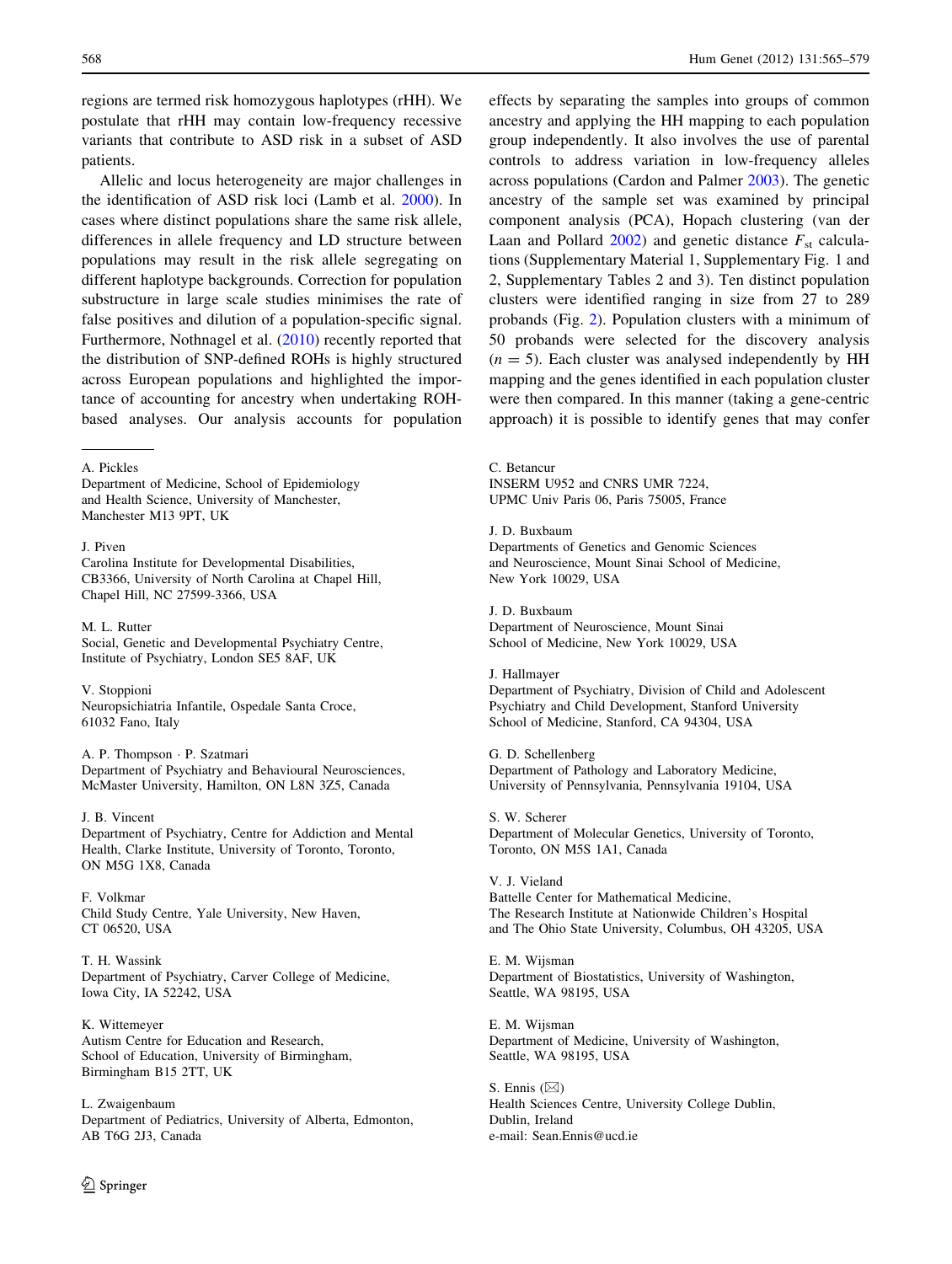<span id="page-4-0"></span>

Fig. 1 The principles and analytical approach of homozygous haplotype mapping. a The schematic outlines the principle of homozygous haplotype (HH) mapping. SNP genotype data is collected on each case and control. Homozygous and heterozygous SNPs are shown in black and grey respectively. Firstly, runs of homozygosity (ROH) are identified in the samples (outlined in purple boxes). The overlapping ROH region shared by a minimum of three individuals (shown between red dashed lines) is considered for the HH analysis. The haplotypes within the overlapping ROH region are identified and a Fisher's exact test applied to determine if a particular HH is significantly more common in ASD cases compared to parental controls. Only the haplotypes of those individuals who have an ROH in the region in question are considered. In the above example all four individuals (3 ASD cases and 1 parental control) have an overlapping ROH. However, the haplotype in the overlapping ROH may differ. The 3 ASD cases have haplotype A (blue) while the parental control has haplotype B (red). Haplotype A is shared at a higher frequency in ASD cases compared to parental controls (apply Fisher's test) and is termed a risk homozygous haplotype (rHH). This is an

risk across different populations regardless of whether the causal haplotype is population-specific or not.

#### Subjects and methods

#### Cohort description

The samples used in the HH analysis were collected as part of an international consortium, the Autism Genome Project (AGP). Informed consent was obtained from all participants. The AGP sample set is a trio based collection, comprising an affected proband and two parents, grouped into the three distinct diagnostic classes of autism; strict, broad and spectrum. Affected individuals were diagnosed using the Autism Diagnostic Interview-Revised (ADI-R) and/or the Autism Diagnostic Observation Schedule example of a rHH that is specific to ASD probands; b Flowchart of homozygous haplotype analysis of ASD cohort. The discovery analysis was performed on 1,402 AGP trios from the AGP stage 1 collection. The replication study involved an additional 1,182 AGP trios from the stage 2 collection. The stage 1 and 2 samples were clustered together to (1) separate stage 1 and 2 individuals into population clusters of similar ancestry and (2) classify stage 2 individuals into the joint ancestrymatched population clusters for the stage 2 replication study. The same rHH mapping strategy was applied to the discovery (stage 1) and replication (stage 2) data sets independently. The genes located in homozygous haplotypes significantly more common in ASD cases compared to parental controls were identified in each analysis. The rHH candidate genes were then compared for the ancestry-matched groups that had at least 50 probands in both the discovery and replication sample sets. To assess the contribution of genomic architecture to the rHH findings in ASD, the same strategy was applied to two additional disease data sets; bipolar disorder (BD) and coronary artery disease (CAD). The location of the rHH in ASD, BD and CAD were compared

(ADOS). A detailed description of the AGP sample set is provided in Supplementary Material 1 and by Pinto et al. [\(2010](#page-14-0)). Raw genotype data for the ASD trios is deposited at NCBI dbGAP (accession phs000267.v1.p1). The HH analysis was performed on trios in the autism spectrum diagnostic category ( $n = 2,584$  trios). The ASD spectrum trios were further subdivided into stage 1 and stage 2 collections. In the current study, the 1,402 stage 1 trios were used for the initial discovery analysis and the 1,182 stage 2 trios were used for the independent replication study.

#### Genotyping and quality control

Stage 1 samples were genotyped using the Illumina 1Msingle array while the stage 2 samples were genotyped on a combination of 1M and 1M-duo chips. The 1M SNP array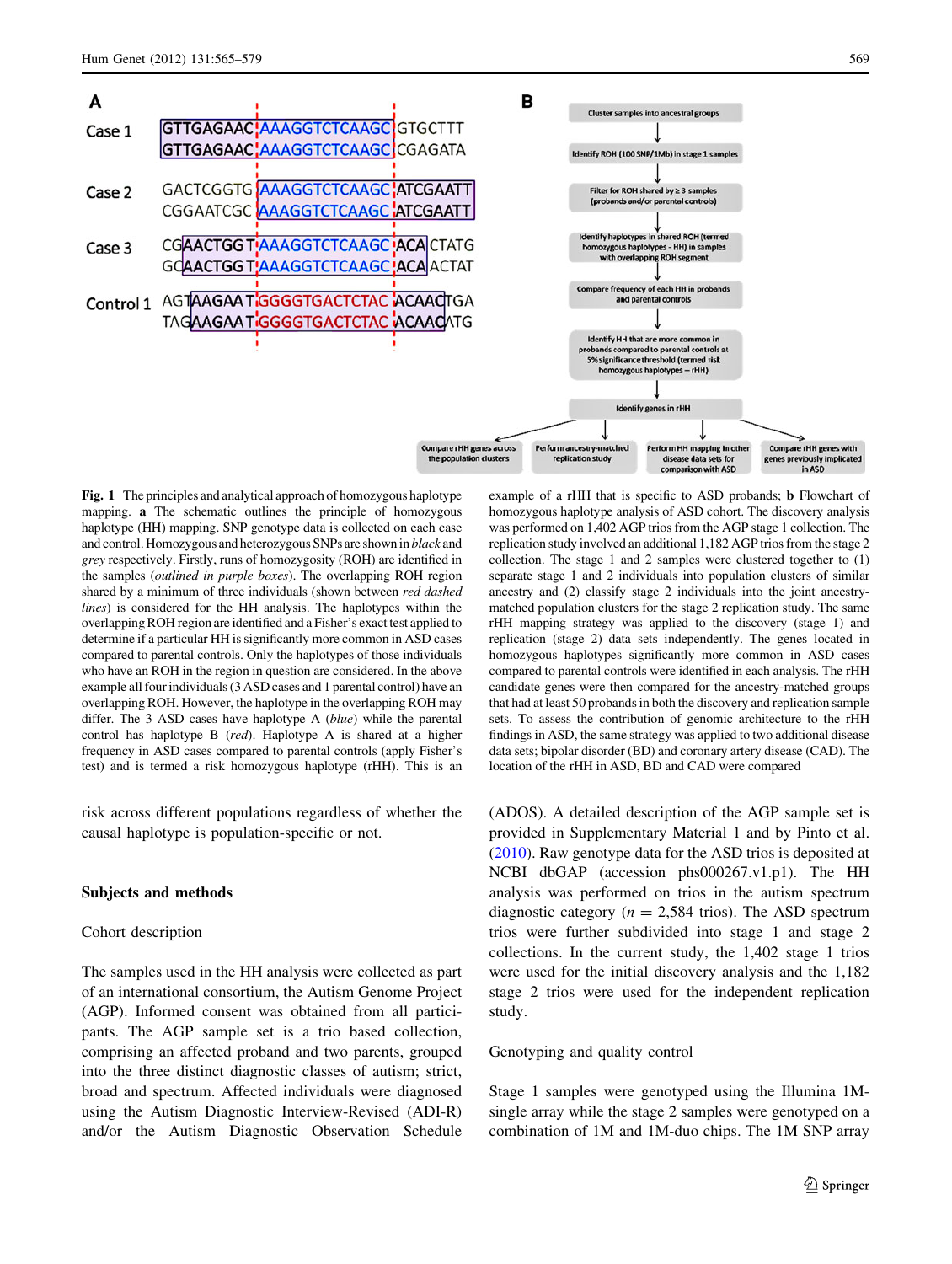<span id="page-5-0"></span>

Fig. 2 Genetic ancestry of AGP sample set. Principal component analysis (PCA) of 2,584 ASD proband samples (discovery stage  $1 = 1,402$  samples, replication stage  $2 = 1,182$  samples) was performed in EIGENSOFT. Tracy–Widom statistics indicated that the first eight principal components (PCs) were significantly contributing to the genetic variation of the sample set (Supplementary Table 2). The Hopach hierarchical clustering algorithm was applied to eigenvalues (y-axis) from the first eight PCs  $(x\text{-axis})$  (van der Laan and Pollard [2002](#page-14-0)). In the 'Pop' column each sample is coloured according to the AGP site at which it was collected (see legend). Hopach clustering, non-parametric bootstrapping and genetic distance calculations (Supplementary Table 3) identified ten ancestral population clusters labelled C1 to C10. The five population clusters with a minimum of 50 probands (C2–C6) were used in the discovery analysis ( $n = 1,019$  trios)

contains 1,072,820 SNP markers at an average inter-marker distance of 2.7 kb while the 1M-duo chip contains 1,199,187 SNPs with a mean marker spacing of 1.5 kb. The 1,003,736 SNPs that were genotyped on both the 1M and 1M-duo platforms were considered for the analysis. Possible gender miscalls were assessed through analysis of chromosome X genotypes in PLINK (version 1.04)  $(http://pngu.mgh.harvard.edu/~pureell/plink/)$  $(http://pngu.mgh.harvard.edu/~pureell/plink/)$  $(http://pngu.mgh.harvard.edu/~pureell/plink/)$  (Purcell et al. [2007\)](#page-14-0). Duplicates were identified by calculating identity by state (IBS) values using PLINK and one sample from each duplicate pair was removed. After quality control and filtering for autosomal markers, 887,716 SNPs and 7,719 individuals were retained for analysis (Supplementary Material 1).

# Ancestry analysis

The population structure of the sample set was assessed through principal component analysis (PCA), Hopach hierarchical clustering and  $F_{st}$  calculations. PCA was performed with EIGENSTRAT from EIGENSOFT (version 3.0) (Price et al. [2006](#page-14-0)) using 70,175 independent autosomal SNPs with a minor allele frequency  $>5\%$  and a call rate of 100%. Tracy–Widom statistics indicated that the first eight principal components (PCs) were significantly contributing to the population structure of the sample set. Individuals were assigned to clusters based on similarity in eigenvalues for the first eight PCs using the Hopach hybrid hierarchical clustering algorithm available in the R package (van der Laan and Pollard [2002](#page-14-0)). Hierfstat was used to calculate pair-wise  $F_{st}$  metrics for the clusters using 5,000 SNPs randomly chosen from the panel of 70,175 SNPs used for PCA (Goudet [2005](#page-13-0)). Clusters displaying high similarity  $(F_{st}$  value  $\lt 1 \times$ 10-<sup>4</sup> ) were merged, resulting in 10 population clusters for the HH analysis (Supplementary Material 1 and Supplementary Table 3).

#### Homozygous haplotype analysis

Long series of consecutive homozygous SNPS, referred to as runs of homozygosity (ROHs), were identified in each sample using the 'homozyg' function in PLINK. A threshold of 100 consecutive homozygous SNPs spanning at least 1 Mb at a minimum density of 1 SNP/50 kb was implemented. Using the homozyg-group function in PLINK, samples (min 3) with overlapping ROHs were pooled and subdivided into haplotype groups (min 95% allelic identity). Each haplotype within the overlapping ROH region is referred to as a homozygous haplotype (HH). For each overlapping ROH, the frequency of each HH within cases and controls was evaluated using the Fisher's exact test (R script). HH that were significantly more common in ASD probands compared to parental controls ( $p$  value  $\lt$  0.05) were considered rHH (Supplementary Tables 1a–m). All subsequent analysis was limited to these regions. The rHH regions were annotated using the Illumina 1M annotation file (Human Genome build 36.1 RefSeq). In cases where rHH were located in intergenic regions, the nearest centromeric and telomeric gene was noted.

Inspection of LD structure and copy number variants

Patterns of linkage disequilibrium (LD) within the rHH were visualised and analysed in Haploview using HapMap CEU as a reference (Barrett et al. [2005](#page-13-0)). LD was measured as  $r<sup>2</sup>$  values and calculated between each pair of SNPs. The Tagger algorithm (Haploview) was used to determine the number of tagging SNPs within each rHH at an  $r^2$  threshold of 0.8. Genes located in rHH comprising\10 tagging SNPs were noted. For each stage 1 population group, the samples contributing to significant rHH were inspected for CNV content as detected by Pinto et al. ([2010\)](#page-14-0). If present, rHH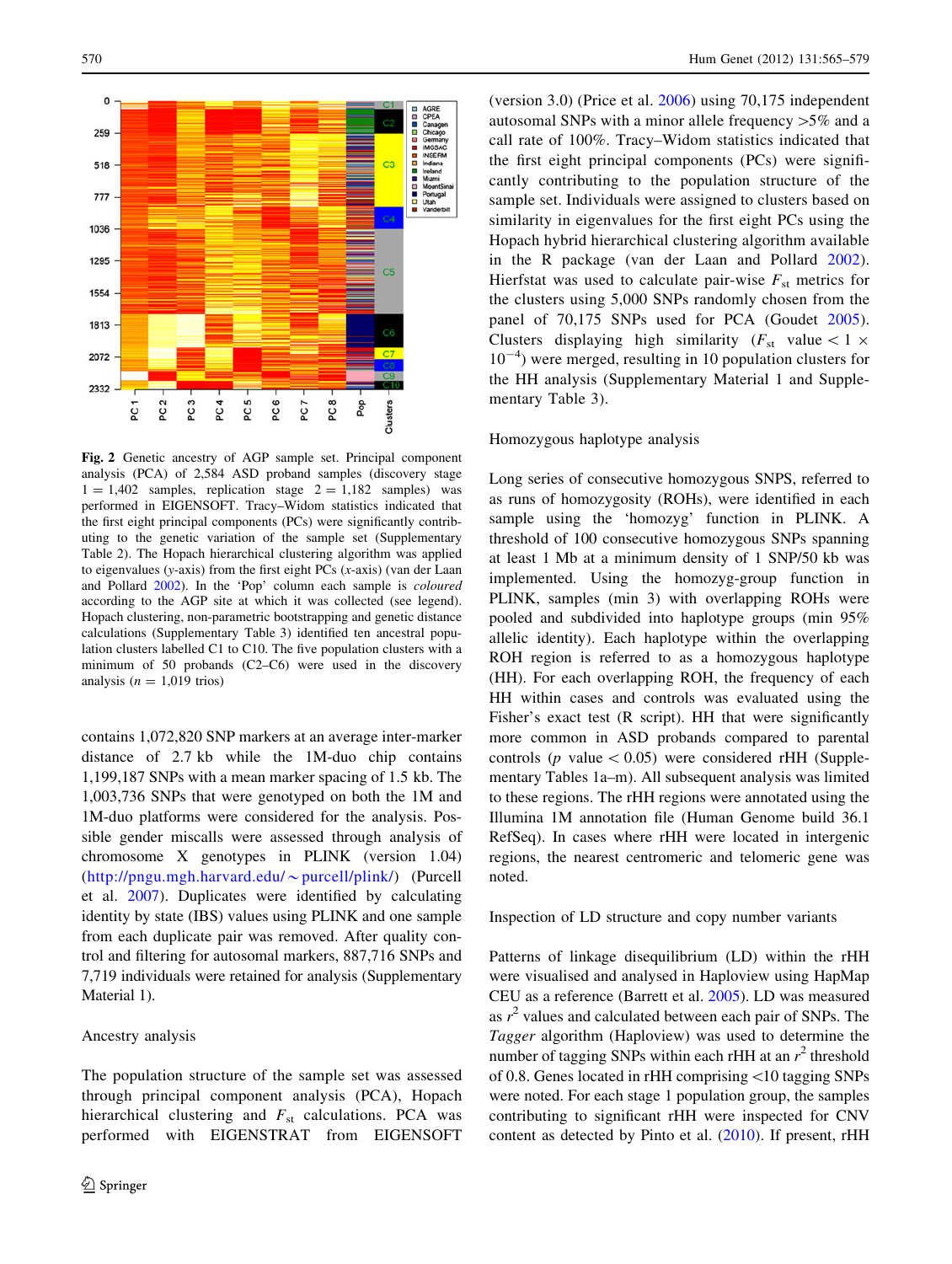identified as CNVs were removed prior to application of the Fisher's exact test.

# Replication study

A replication study was undertaken using the AGP followup stage 2 data set (freezes 5–8) which comprises 1,182 ASD trios genotyped on a combination of the Illumina 1M and 1M-duo platforms. The stage 2 data was cleaned with the stage 1 samples to ensure that the same markers would be used in both analyses. The stage 1 and stage 2 probands were clustered to identify ancestry-matched replication groups. The four population clusters  $(C3-C6)$  with  $>50$ probands in both stage 1 and 2 analyses were considered for the replication study. The same HH mapping method was applied to the four stage 2 population clusters. The rHH genes identified in the discovery (stage 1) and replication (stage 2) analyses were then compared to identify overlap.

#### Statistical analyses

#### Comparison of ROH burden

For each population group, the number and length of autosomal ROH in ASD probands and parental controls was compared using a paired  $t$  test. ASD probands were compared to their mothers and fathers separately.

# Identification of HHs that are more prevalent in ASD

A Fisher's exact test was used to identify HH that were more prevalent in ASD probands compared to parental controls at a 5% Fisher's significance level. As we are assuming a recessive model a one-sided test was used.

Comparison of results across the five stage 1 population groups

Each of the five population clusters were analysed independently and the rHH genes subsequently compared to identify overlaps. A gene was considered a candidate in multiple population clusters regardless of whether the position of the rHH in each population differed (to allow for population-specific effects). In this manner, it is possible to identify genes that may confer susceptibility to ASD across multiple populations even though the underlying risk allele may be population-specific. Genes located in/near rHH over-represented in ASD probands in at least two population groups were noted.

Enrichment for previously reported ASD genes

A  $\chi^2$  test with Yates' correction factor was used to determine if the rHH genes displayed enrichment for previously reported ASD candidate genes ( $n = 202$ ). To account for a potential bias towards large genes, a logistic multiple regression was performed in STATA including both ASD gene status and gene size (as defined in UCSC hg18) as covariates. Thus, if rHH genes were primarily associated with larger genes, and this was merely a confounding factor arising simply because of a preponderance of larger genes in the ASD list of genes (mean length of 185 kb compared to 57 kb for other genes), then the multiple regression model would identify gene size as the significant predictor, and fail to identify ASD genes as being significantly overrepresented amongst the rHH genes.

#### Results

Identification of risk homozygous haplotypes

Runs of homozygosity (ROH) of at least 1 Mb and 100 SNPs were identified in samples from each of the five population clusters using PLINK (''[Subjects and methods](#page-4-0)'' and Supplementary Material 1). A paired  $t$  test demonstrated that ASD probands did not have a higher genome-wide burden of ROH compared to parental controls (Supplementary Fig. 3). The findings from the current ASD study reflect those of a related neuropsychiatric condition, bipolar disorder, where it was recently reported that individuals with bipolar disorder do not have an excess of runs of homozygosity (Vine et al. [2009\)](#page-14-0). A one-sided Fisher's exact test was applied to identify HH that were more prevalent in ASD probands compared to parental controls at a 5% significance threshold. Such HH are considered regions of interest and are referred to as rHH. Since low-frequency variants will rarely be present at a high enough frequency to survive multiple testing, they will not be detected with the correction methods currently available. Therefore unless otherwise stated,  $p$  values have not been corrected for multiple testing. Genes located within or overlapping the rHH were noted. In cases where the rHH was intergenic, the neighbouring centromeric and telomeric genes were used. We found that, on average, 76% of the rHH were genic (Supplementary Fig. 4).

Haplotype sharing in homozygous segments

To determine if excess HH sharing is also likely to occur in a non-disease cohort we compared the number of HHs that are more common in ASD probands compared to parental controls and the number of HHs that are more common in parental controls compared to ASD cases. We observed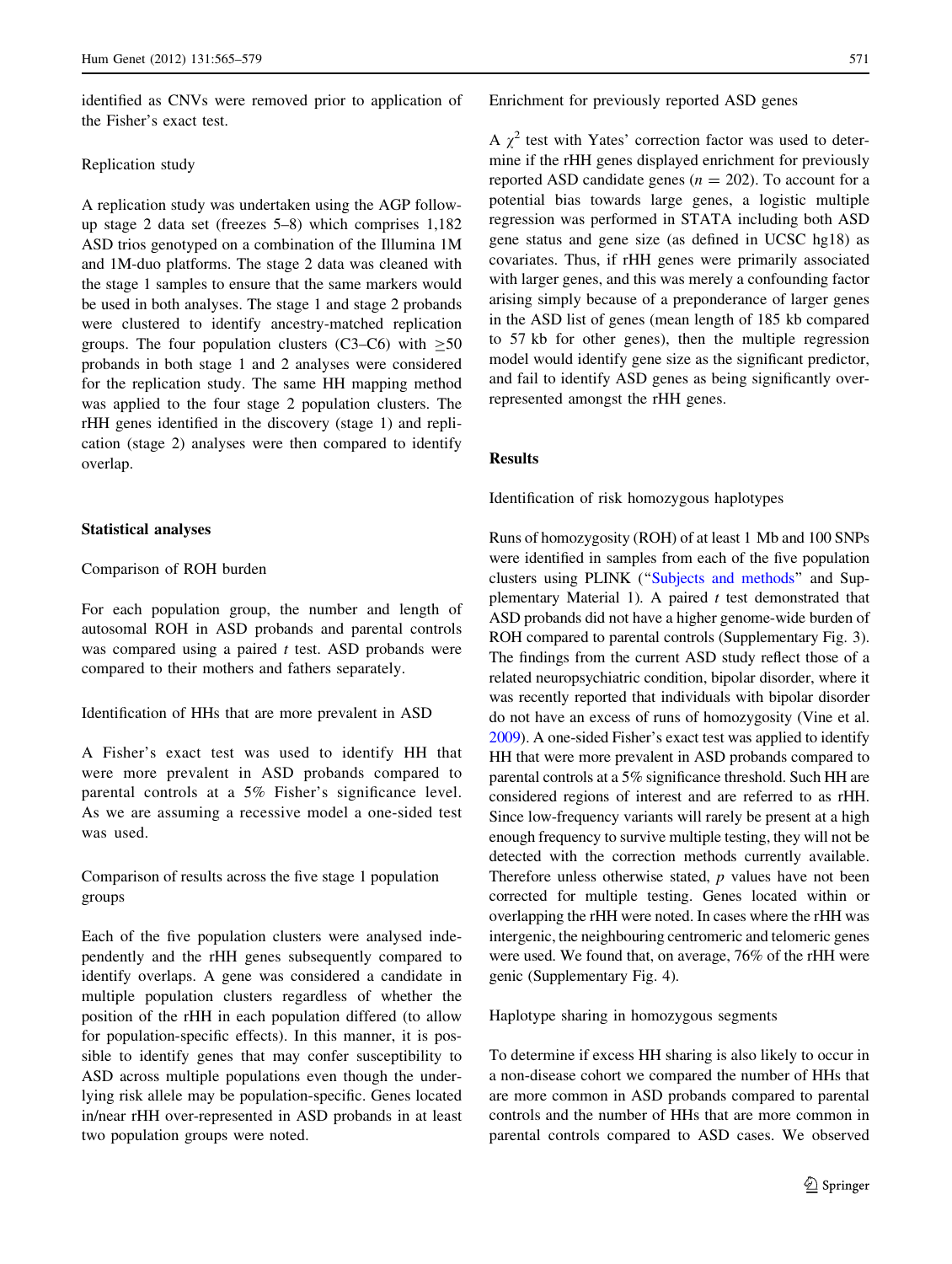<span id="page-7-0"></span>

Fig. 3 Comparison of HH sharing in ASD cases and parental controls. The normalised number of rHH (HH that are more common in one group compared to the other) in five population clusters with a minimum of 50 probands. The *dark grey bars* represent the number of HH that are more common (Fisher's exact test right p value  $\leq 0.05$ ) in ASD probands compared to parental controls. Such regions are referred to as rHH throughout the paper. The light grey bars denote

the number of HH that are more common (Fisher's exact test left  $p$  value  $\leq 0.05$ ) in parental controls compared to ASD probands. To account for differences in sample size, counts have been normalised to a group of 100 samples (Supplementary Material 1). The number of rHH identified in ASD probands is significantly greater than the number of rHH identified in parental controls across the five population clusters (paired t test p value =  $0.008$ )

that ASD probands shared a significantly higher number of homozygous segments of identical haplotype compared to the parental control group (paired t test p value  $= 0.008$ ) (Fig. 3). This finding suggests that, although ASD probands may not have a higher burden of homozygous segments compared to parental controls, the probands display a much higher degree of haplotype sharing within

Table 1 Summary of rHH results for each population cluster

overlapping homozygous regions. Excess haplotype sharing often indicates the presence of a disease locus (Bahlo et al. [2006\)](#page-13-0), an observation that forms the basis of the current study. Two distinct types of rHH were identified in the affected cohort; (1) homozygous segments with a haplotype that is present in ASD probands but absent in parental controls and (2) homozygous segments with a

| Cluster        | No. of ASD probands | No. of parental controls | Significant rHH |              |          | Total no. of rHH genes |
|----------------|---------------------|--------------------------|-----------------|--------------|----------|------------------------|
|                |                     |                          | Total           | ASD-specific | Enriched |                        |
| C <sub>2</sub> | 148                 | 294                      | 40              | 23           | 17       | 243                    |
| C <sub>3</sub> | 289                 | 584                      | 99              | 44           | 55       | 341                    |
| C <sub>4</sub> | 85                  | 170                      | 11              | 5            | 6        | 79                     |
| C <sub>5</sub> | 280                 | 560                      | 100             | 48           | 52       | 417                    |
| C <sub>6</sub> | 217                 | 434                      | 57              | 18           | 39       | 372                    |
| Total          | 1,019               | 2,024                    | 307             | 138          | 169      | $1.452^{\rm a}$        |

A summary of results for each of the ancestry-matched population clusters in the discovery analysis. The number of homozygous haplotypes over-represented [5% significance level, risk homozygous haplotypes (rHH)] in the ASD cohort is further subdivided into ASD-specific (only present in probands) and enriched (more common in probands than controls). The number of genes implicated by the rHH in each population cluster is shown in the final column. A total of 307 rHH were identified across the 5 population clusters. These regions contained or were adjacent to 1,452 genes

<sup>a</sup> When genes that are found in more than one population cluster are considered only once, the final number of genes is 1,243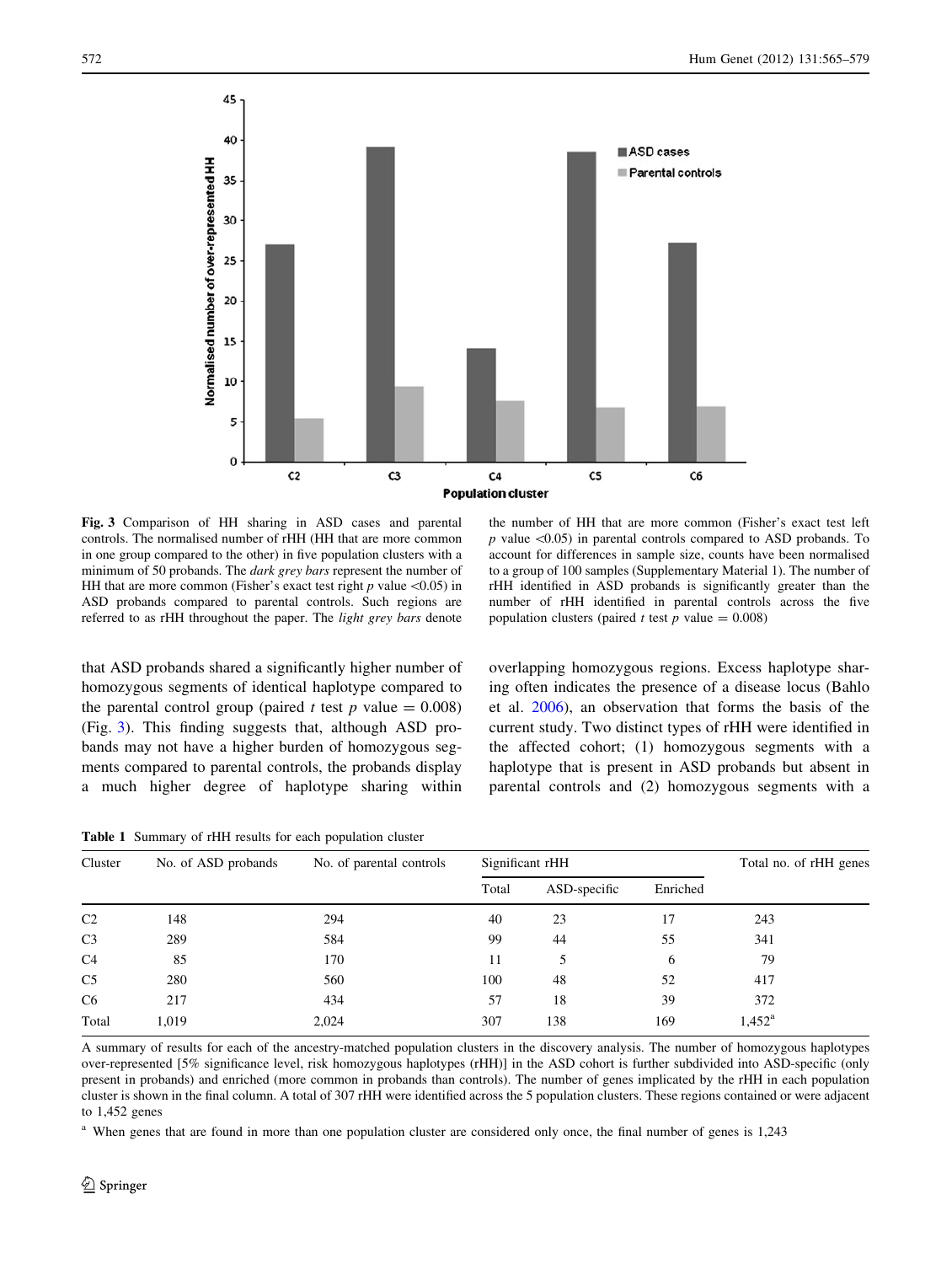

Fig. 4 rHH identified in four population clusters in the vicinity of CADM2. An rHH located in a non-coding evolutionary-conserved region on 3p12.1 was identified in four of the five population clusters. The coloured bars represent the run of homozygosity in each patient/ parental control carrying the rHH. For each population cluster, the rHH is the shared ROH segment. The ROH profile is presented with a

haplotype that is present at a higher frequency in ASD cases compared to parental controls. A summary of the rHH results is shown in Table [1.](#page-7-0) The average rHH size across the five population clusters was 541.27 kb, 24-fold larger than the average haplotype block (Gabriel et al. [2002\)](#page-13-0). Visual inspection of LD structure showed that the rHH extended across multiple LD blocks and 90% of rHH contained at least 10 tagging SNPs, indicating that it is unlikely that the observed HH sharing is a consequence of long-range LD.

Genes located in rHH across multiple population clusters

We identified 192 genes (1 gene in 4 populations, 15 in 3 populations and 176 in 2 populations) that are in or near rHH regions significantly more prevalent among the ASD probands in two or more population clusters (Supplementary Table 4). In four of the five population clusters, an rHH was found in an evolutionary-conserved intergenic region on 3p12.1 in the vicinity of CADM2, a novel ASD candidate gene (Fig. 4). The rHH adjacent to CADM2 were identified in 23/1,019 ASD cases and 11/2,031 parental controls [Yates' corrected  $\chi^2 p = 1.9 \times 10^{-5}$ , OR = 4.26

conservation plot (ECR browser; conservation throughout mouse, dog and rhesus monkey of fragments  $>350$  bp at 75% identity indicated in red). rHH adjacent to CADM2 were identified in 23/1019 ASD cases and 11/2031 parental controls [Yates' corrected  $\chi^2 p$  value = 1.9  $\times$  10<sup>-5</sup>,  $OR = 4.26 (2.1, 8.6)$ 

(2.1, 8.6)]. Recent studies have highlighted the presence of long-range regulatory mutations in several diseases and suggest that cis-regulatory domains of developmental genes may extend over megabases of DNA flanking its coding sequences (Benko et al. [2009;](#page-13-0) Kleinjan and van Heyningen [2005\)](#page-13-0). CADM2 is a member of the synaptic cell adhesion molecule (SynCAM) immunoglobulin superfamily which has potential roles in early postnatal development of the central nervous system (specifically synapse formation) and is predominantly expressed in neurons of the developing and adult brain (Thomas et al. [2008](#page-14-0)). The encoded protein localises to both excitatory and inhibitory neurons which is intriguing given that there is compelling evidence for dysfunction in neuronal communication and excitatory/inhibitory imbalance in autism (Persico and Bourgeron [2006](#page-14-0); Sudhof [2008\)](#page-14-0). Of interest, CADM2 contains a neurexin domain. Rare variation contributing to autism has previously been identified in neurexin and neurexin-binding genes (Arking et al. [2008](#page-13-0); Betancur et al. [2009](#page-13-0); Kim et al. [2008\)](#page-13-0). In our study, the location of the rHH in relation to CADM2 differed between each of the four population clusters. This may indicate populationspecific risk loci arising from different founder events involving the gene or a control element proximal to the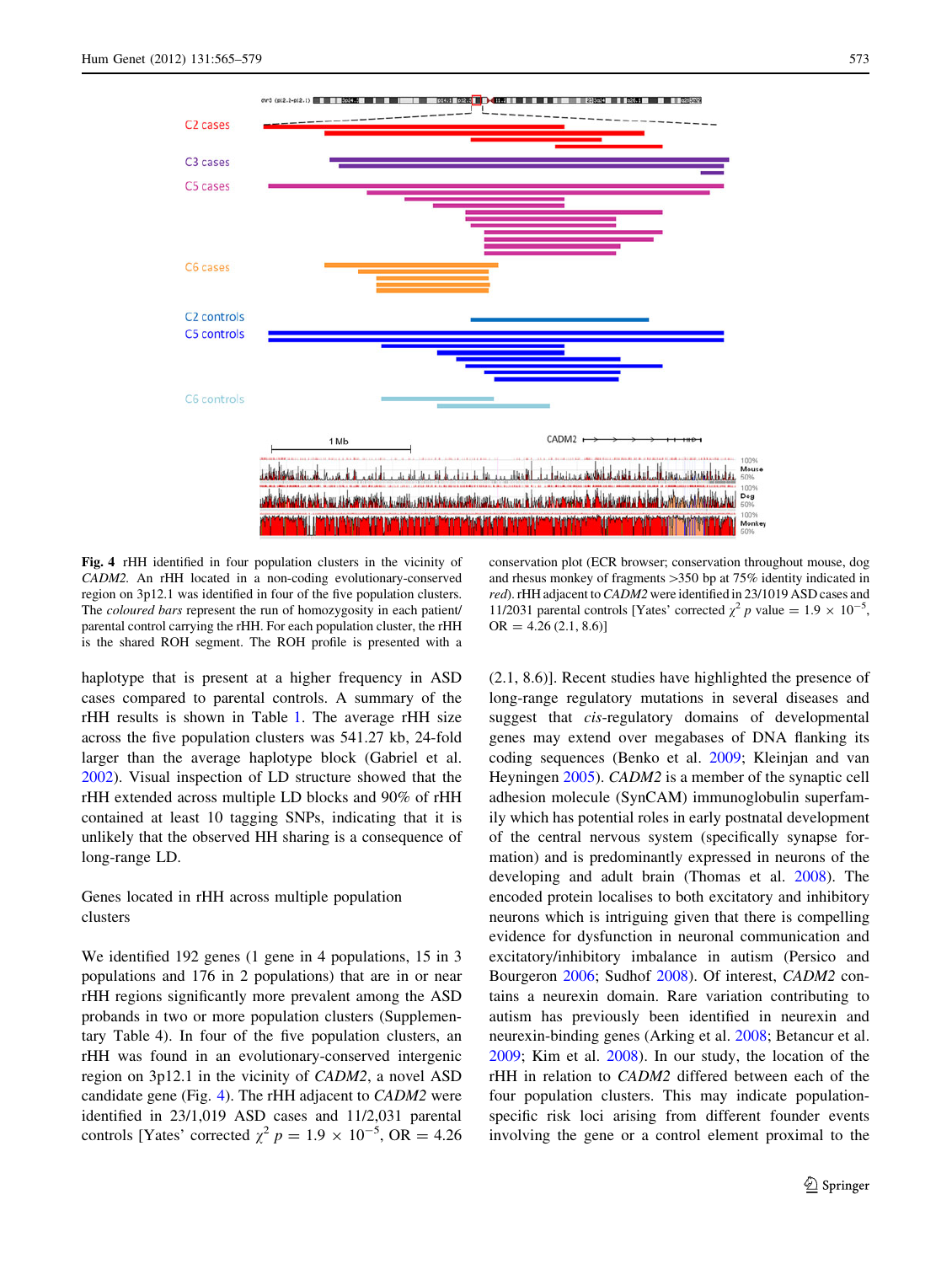gene. Given the recent implication of synaptic genes in ASD susceptibility (Durand et al. [2008](#page-13-0); Zoghbi [2003](#page-14-0)) and the strong functional candidacy of CADM2, its involvement in ASD warrants further investigation.

Other novel ASD candidate genes located in rHH across multiple population clusters include GRIK2; an ionotropic glutamate receptor associated with autosomal recessive mental retardation and autism (Jamain et al. [2002](#page-13-0); Motazacker et al. [2007](#page-14-0)), GRM3; a metabotropic glutamate receptor that impacts on aspects of cognition dependent on hippocampal and prefrontal cortical function (Egan et al. [2004\)](#page-13-0), EPHA3; an ephrin receptor involved in axon guidance and synaptic plasticity, FGF10; a fibroblast growth factor involved in regulating the onset of neurogenesis and cortical brain size (Sahara and O'Leary [2009\)](#page-14-0), ABHD14A; a cerebellar abhydrolase protein with a role in granule neuron development (Hoshino et al. [2003\)](#page-13-0), NTS; a brain and gastrointestinal peptide involved in passive avoidance behaviour and the modulation of dopaminergic neurotransmission and serotonin levels (Shugalev et al. [2008](#page-14-0)), SCAMP5; a brain-enriched membrane trafficking protein located 10 kb centromeric to the breakpoint of a 15q de novo balanced translocation in a patient with autism (Castermans et al. [2010\)](#page-13-0), CHRFAM7A; a hybrid gene involving a partial duplication of the alpha7 nicotinic acetylcholine receptor in the postsynaptic membrane and that has previously been associated with schizophrenia, bipolar disorder, dementia, Alzheimer's disease and attention-deficit hyperactivity disorder and KCND2; a brain-specific voltage-gated ion channel component that regulates neurotransmitter release and neuronal excitability at the glutamatergic synapse where SHANK3 and NLGN products are formed.

## ASD-specific rHH across multiple populations

Of particular interest in this study are the rHH that are ASD-specific; shared by multiple ASD patients but not present in any of the parental controls. We identified 8 ASD-specific rHH, implicating 12 genes (POLR3C, CD160, ZNF364, PDZK1, NUDT17, GBE1, HTR1E, C10orf95, CUECDC2, CHORDC1, MGAT4C and C12orf50) and a cluster of defensins (8p23.1), which are significant in at least two population clusters. The ASDspecific rHH at 1q21.1 is shared by three population clusters and the maximal overlapping region contains a single gene; PDZK1. PDZK1 encodes a scaffold protein that connects plasma membrane proteins and regulatory components. The PDZK1 protein is part of a complex that includes SYNGAP1, KLHL17 and NMDA receptors and this complex is important for maintaining the integrity of actin cytoskeleton structures in neurons (Chen and Li [2005\)](#page-13-0). In addition, the ASD-specific rHH at 1q21.1

overlaps with a rare deletion associated with schizophrenia in two independent studies (Tam et al. [2009](#page-14-0)). Furthermore, we observed that 8 of 996 ASD cases from the AGP sample set analysed for rare copy number variants in the study by Pinto and colleagues have a rare duplication ( $n = 6$ ; 145–1,470 kb) or deletion  $(n = 2; 189$  and 528 kb) involving the PDZK1 gene.

# Enrichment for genes previously implicated in ASD

The genes located in rHH regions were compared to autosomal genes that have previously been implicated in ASD in association studies, expression analyses and chromosomal anomaly studies, as reviewed by Yang and Gill [\(2007](#page-14-0)). We extended the literature search to 2009 using the same search criteria provided by Yang and Gill (Supplementary Table 5). Of the 1,243 genes identified in the study, 25 are published ASD candidate genes (Table [2](#page-10-0)). However, considerable caution is required in interpreting such findings, since both rHH genes and previously reported ASD candidate genes tend to be larger ( $p < 10^{-3}$ ). Accordingly, we performed a logistic multiple regression including both ASD gene status and gene size as covariates. While the odds ratio decreased slightly, it remained highly significant, indicating that there is an association between rHH status and ASD status that is independent of gene size [size adjusted  $p = 0.001$ , OR = 2.10, (1.36, 3.25)]. In addition, 9 ASD candidates (BTN2A1, FOXP2, GBE1, GRIK2, IMMP2L, LRFN5, LRRN3, ROBO1 and SLC4A10) are amongst the 192 genes located in rHH in two or more population clusters [size adjusted  $p = 6.9 \times 10^{-5}$ , OR = 4.76 (2.34, 9.64)].

# Replication study

To investigate our findings further, we performed a replication study on an additional 1,182 independent AGP trios. The replication cohort (stage 2) was clustered with the discovery sample set (stage 1) to identify ancestry-matched replication groups (Supplementary Material 1). The four population clusters (C3–C6) with at least 50 probands in both the discovery and replication sample sets were considered for the replication study (Supplementary Table 6). The same analytical strategy was applied to the replication sample set and identified 1,190 genes in rHH regions. The rHH genes identified in the discovery (number of genes  $= 1,086$ ) and replication (number of genes  $= 1,190$ ) analyses of population clusters C3–C6 were subsequently compared. We found that 28.5% (310/1086 genes) of the rHH genes identified in the discovery analysis occurred in a rHH in at least one of the replication population clusters (Supplementary Table 7). In particular, the replication study provided further evidence for the possible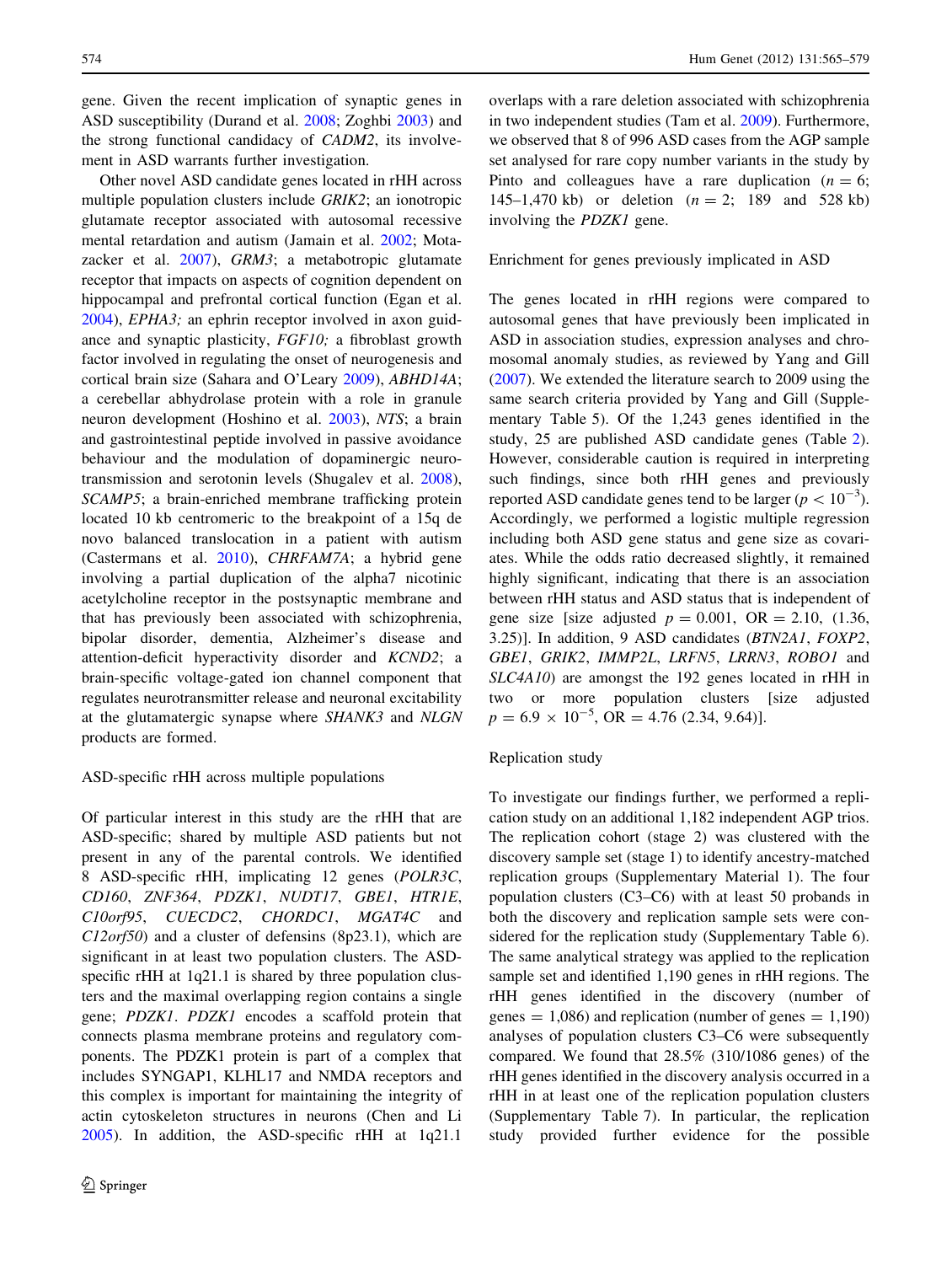| Pop.           | No. genes identified<br>in rHH regions | No. rHH genes previously<br>implicated in ASD | ASD candidate genes located in rHH regions                                              |
|----------------|----------------------------------------|-----------------------------------------------|-----------------------------------------------------------------------------------------|
|                | Discovery stage 1                      |                                               |                                                                                         |
| C <sub>2</sub> | 243                                    |                                               | BTN2A1, CSMD3, FNTA, FOXP2, GABRA2, GABRG1, GBE1                                        |
| C <sub>3</sub> | 341                                    | 12                                            | ALAS1, FBXO33, GBE1, IMMP2L, LRFN5, LRRN3, NRXN1,<br>PRCP, PTGS2, REEP3, ROBO1, SLC4A10 |
| C <sub>4</sub> | 79                                     |                                               |                                                                                         |
| C <sub>5</sub> | 417                                    | 5                                             | ACO2, FOXP2, GRIK2, HERC2, TSPAN12                                                      |
| C <sub>6</sub> | 372                                    | 11                                            | BTN2A1, DOCK4, GBE1, GRIK2, GRM8, IMMP2L, LRFN5, LRRN3,<br>ROBO1, SLC4A10, WDR75        |
|                | Replication stage 2                    |                                               |                                                                                         |
| C <sub>3</sub> | 529                                    | 8                                             | ALAS1, FOXP2, GBE1, GRIK2, GRM8, IMMP2L, SLC4A10, STOM                                  |
| C <sub>4</sub> | 70                                     |                                               | <b>CSMD3</b>                                                                            |
| C <sub>5</sub> | 731                                    | 9                                             | ACO2, CSMD3, FBXO33, GABRG1, GRM8, NAGLU, PCDH10,<br>SEPHS2, SLC6A4                     |
| C <sub>6</sub> | 46                                     |                                               |                                                                                         |

<span id="page-10-0"></span>Table 2 Previously identified ASD candidate genes located in rHH

A number of genes that have previously been implicated in ASD were found to be located in rHH regions in both the discovery and replication HH mapping studies. In the discovery analysis, 25 previously reported ASD candidate genes occurred in rHH regions. Nine ASD candidate genes were located in rHH in more than one population group and are shown in bold. Another 16 ASD candidates were located in rHH in a single population group and may represent population-specific susceptibility genes. We also found that 16 previously implicated ASD genes were located in rHH regions in the replication study. Two ASD candidate genes were located in rHH in more than one population group and 14 ASD genes were population-specific. Ten ASD candidate genes (ALAS1, CSMD3, FOXP2, GABRG1, GBE1, GRM8, FBXO33, IMMP2L, SLC4A10 and ACO2) occurred in rHH regions in both the discovery and replication HH mapping analyses

involvement of the novel candidate genes ABHD14A, CADM2, EPHA3, FGF10, GRIK2, GRM3, and KCND2. SCAMP5 and CHRFAM7A (found in rHH in multiple population clusters in the discovery analysis) did not replicate in their corresponding replication clusters while NTS was significant in one of two ancestry-matched replication groups. Furthermore, 10 previously identified ASD candidate genes (ALAS1, CSMD3, FOXP2, GABRG1, GBE1, GRM8, FBXO33, IMMP2L, SLC4A10 and ACO2) were located in rHH regions in both the discovery and replication HH mapping analyses [size adjusted  $p = 0.001$ , OR = 2.99 (1.50, 5.90)]. The ASD-specific rHH at 1p21.1 was also significant in two of four population clusters in the replication study providing further evidence of an ASD risk gene at this locus.

#### rHH located in significant ASD linkage peaks

The rHH regions identified in the discovery (stage 1) and replication (stage 2) analyses were compared to the genomic regions that have previously displayed significant linkage (LOD score  $>3.3$ ) with ASD. We found that 31 rHH identified in the discovery and replication analyses are located under significant ASD linkage peaks (Supplementary Table 8). Of interest, three of the ASD linkage peaks harbour rHH from multiple population groups.

Firstly, three population groups in the replication analysis (stage 2: C4, C5, C6) have an overlapping rHH within the 7q22.1 ASD linkage peak (International Molecular

Genetic Study of Autism Consortium (IMGSAC) [2001](#page-13-0)). The rHH at 7q22.1 range in size from 545 to 808 kb. The maximal shared region is 545.3 kb and includes 19 genes. Three of the genes at this locus (CYP3A4, CYP3A5 and CYP3A7) are members of the cytochrome P450 superfamily that plays important roles in hormone synthesis and breakdown, cholesterol synthesis, vitamin D metabolism and the metabolism of drugs and toxic compounds. Data from the KEGG databases suggests that members of the cytochrome P450 family such as CYP3A4 and CYP3A5 are involved in 5-HT (serotonin) catabolism (Jia et al. [2004](#page-13-0)). Moreover, in the brain, mRNA expression appears to be specific to neurons in the cerebral cortex and basal ganglia, regions of the brain that are consistently implicated in ASD (Dutheil et al. [2008\)](#page-13-0). In addition, genetic polymorphisms of cytochrome P450 enzymes have been linked to ASD and schizophrenia (Currenti [2010](#page-13-0)).

Secondly, a rHH shared by two populations in the discovery analysis is located within the significant ASD linkage peak at 15q13.1–q14 (Lauritsen et al. [2006](#page-14-0); Liu et al. [2008](#page-14-0); Philippe et al. [1999](#page-14-0)). This particular locus has been implicated in several neuropsychiatric disorders. The overlapping rHH region identified in the current study is 579 kb and contains five genes, only two of which are coding (CHRFAM7A and ARHGAP11B). Of most relevance to ASD is CHRFAM7A which represents a fusion product involving a partial duplication of the alpha7 nicotinic acetylcholine receptor in the postsynaptic membrane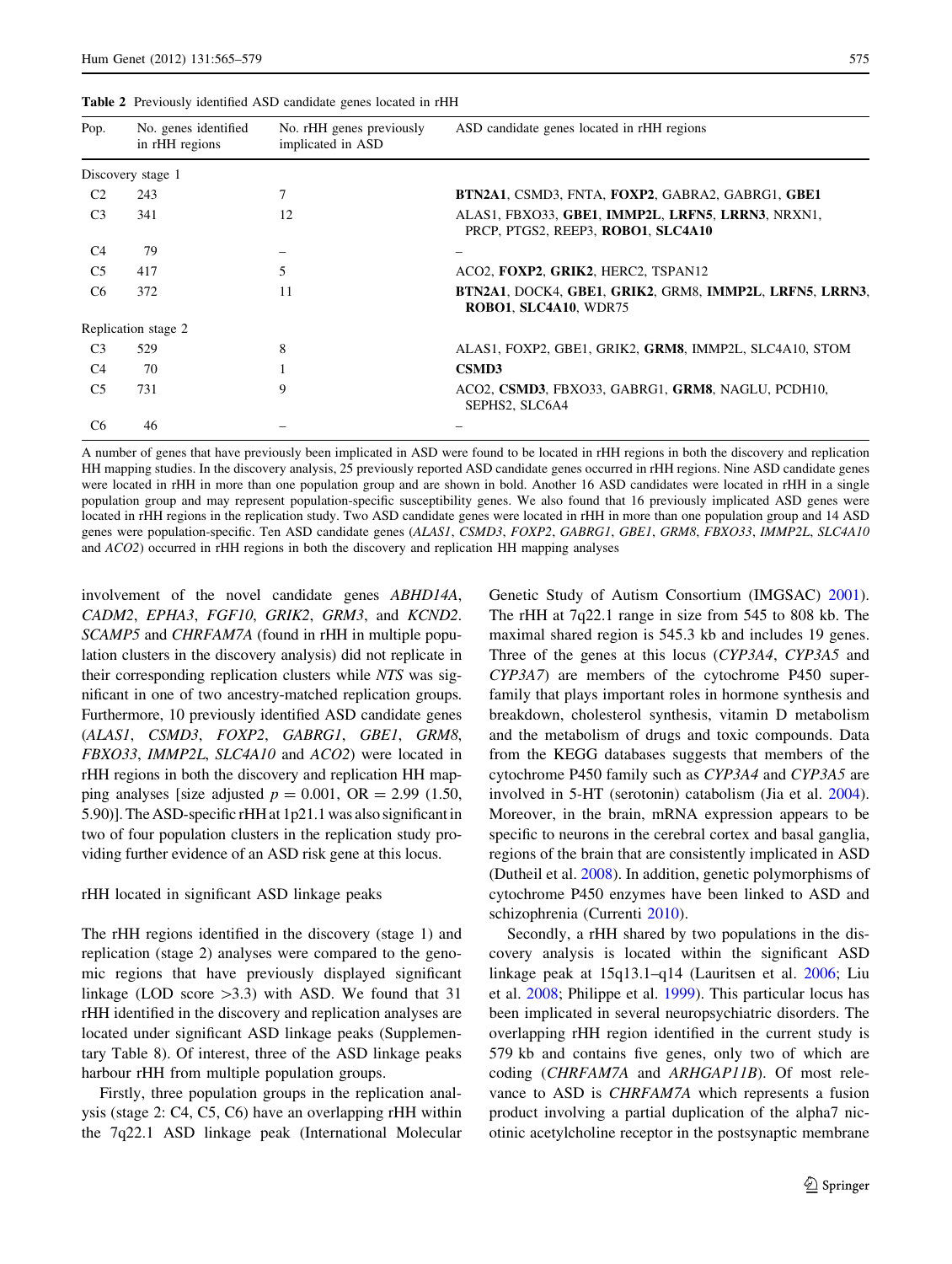and a gene from the family with sequence similarity 7. CHRFAM7A has previously been associated with schizophrenia, bipolar disorder, dementia, Alzheimer's and attention-deficit hyperactivity disorder (Feher et al. [2009](#page-13-0); Flomen et al. [2006;](#page-13-0) Manchia et al. [2010;](#page-14-0) Martin et al. [2007](#page-14-0); Sinkus et al. [2009\)](#page-14-0). This is the first implication of CHR-FAM7A in ASD.

Thirdly, we noted a rHH at 20q11.21–q13.12 that was significantly more common in ASD patients compared to parental controls in two population groups in the replication study. The shared rHH region includes 11 genes. The strongest functional candidate at this locus is MYH7B which encodes a myosin heavy chain protein that maintains excitatory synaptic function. Reduction of MyH7B in rats causes a profound alteration in dendritic spine structure and excitatory synaptic strength (Rubio et al. [2011](#page-14-0)). The resulting abnormal spine phenotype was strikingly similar to the morphological changes induced by over-expression of SynGAP1, a gene linked to mental retardation and ASD (Hamdan et al. [2009](#page-13-0); Pinto et al. [2010\)](#page-14-0). The advantage of the rHH analysis is that the ASD-specific rHH regions are much smaller  $({\sim}0.53 \text{ Mb})$  than ASD linkage regions which range from 2 to 242 Mb and may facilitate identification of the causative gene within these loci.

# Discussion

Despite some notable successes in neuropsychiatric genetics, overall the high heritability of ASD ( $\sim$ 90%) remains poorly explained by common genetic risk variants. Instead, early studies of rare variation, in particular copy number variation, have suggested that rare variants may account for a significant proportion of the genetic basis of ASD. The study of excess haplotype sharing within homozygous regions offers a complimentary approach to the analysis of GWAS data in the study of complex disease and particularly focuses on the contribution of lowfrequency variation to disease risk. We report the first genome-wide rHH mapping study to identify novel recessive candidate genes and loci involved in ASD susceptibility. The strategy was applied to one of the largest ASD trio collections, subdivided into 10 distinct population clusters. We identified 307 rHH regions containing 1,243 genes for further investigation. In cases where ancestry-matched replication groups were available, almost one-third of the discovery phase rHH genes (310/1,086) were located in homozygous haplotypes that were significantly more common in ASD patients compared to parental controls in the replication analysis. Importantly, we identified novel ASD genes that merit further study including ABHD14A, CADM2, CHRFAM7A, EPHA3, FGF10, GRIK2, GRM3, KCND2 and PDZK1. The current study also provides further support for 25 previously reported ASD genes. Interestingly 192 of the rHH genes were significant in multiple population clusters. The variation in haplotype of the rHH across the different populations may suggest the existence of common risk genes but population-specific risk alleles. The findings of the current study serve as a starting point to screen for causal variants and elucidate the underlying pathogenesis of ASD. In particular, sequence analysis will be more economically feasible since the search for causal variants is limited to 1,243 genes and specifically identifies the patients carrying the rHH of interest, allowing a more targeted follow-up approach.

Sample size as a limiting factor

Sample size is an important feature of the HH mapping approach and is a limiting factor in the current study. A number of the population clusters in the ASD study are of modest sample size  $(n < 100)$  and five population clusters could not be included because of insufficient sample numbers. Larger collections of genetically homogenous samples would increase the power to detect low-frequency events. Similarly, due to the small sample sizes, we have not corrected for multiple testing. The HH sharing strategy aims to identify genes that may contain low-frequency disease variants. Given the small sample sizes, such events are highly unlikely to survive correction for multiple testing. Although this may be considered a weakness it is important to note that correcting for multiple testing will not change the relative order of the rHH results (Zaykin and Zhivotovsky [2005](#page-14-0)). The distributions of ranks will remain the same with HHs that show the greatest difference in frequency between ASD cases and parental controls remaining as the most important findings. We acknowledge that by not correcting for multiple testing, there is an increased risk of false positive findings. To address this we have focused on the genes that occur in rHH in multiple population clusters and replicate in the stage 2 sample set, as they are less likely to be false positives.

Genomic structure underlying rHH regions

Analysis of Log R ratios and B allele frequencies confirmed that the rHH regions are not attributed to copy number deletions. To ascertain whether some unknown genomic architecture contributed to the observed rHH findings and also to reduce the risk of false positives, we undertook rHH mapping in two additional disease data sets from the Wellcome-Trust Case–Control Consortium; bipolar disorder (BD) (cases  $= 1,875$  and controls  $=$ 2,954) and coronary artery disease  $(CAD)$  (cases = 1,963) and controls  $= 2.978$ . We hypothesised that genome architecture could possibly be contributing to the results of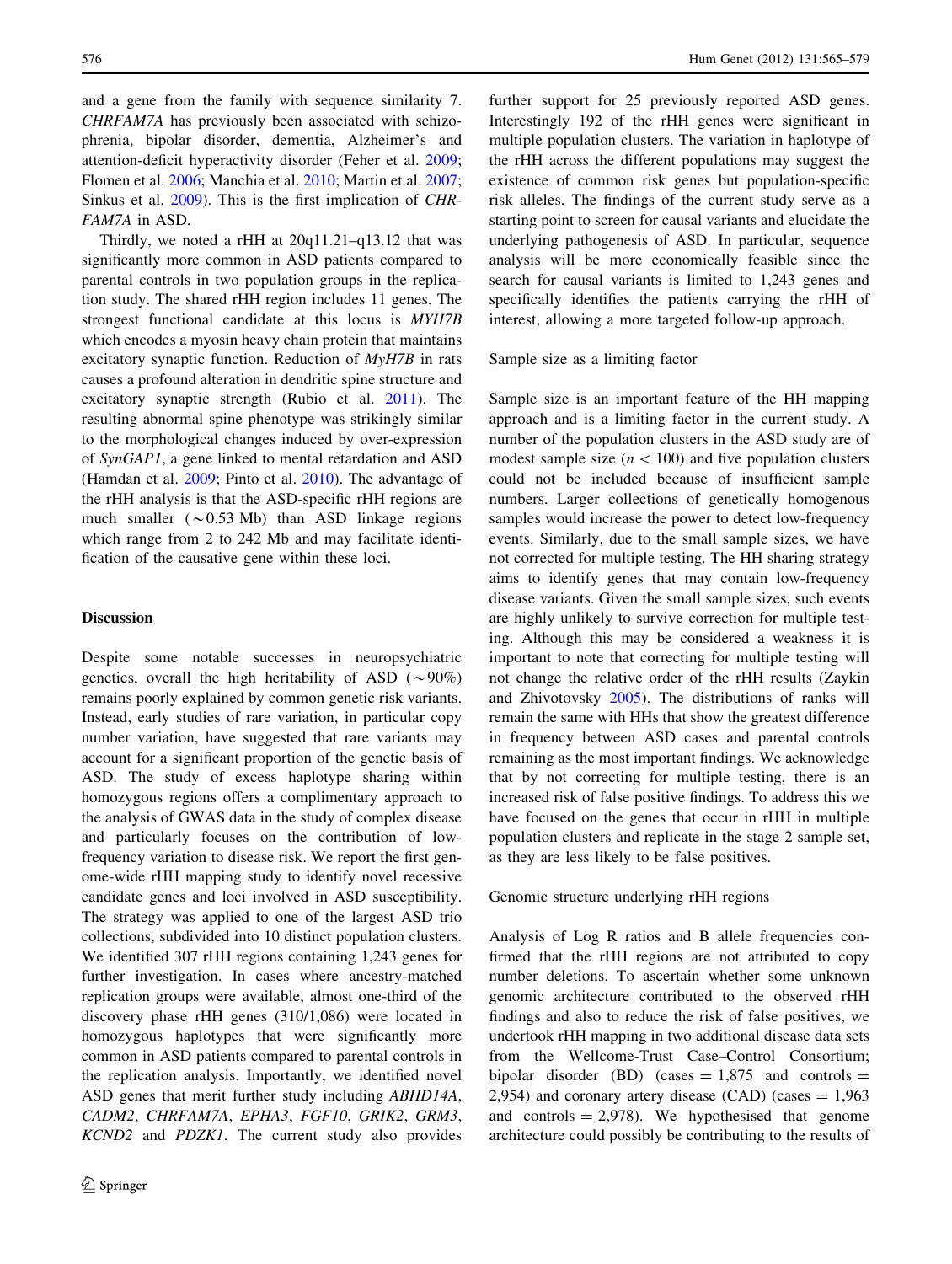the ASD rHH analysis if (1) the rHH in the BD and CAD studies showed a significant overlap with the rHH identified in the current ASD study and (2) the BD and CAD rHH genes showed a significant enrichment for previously identified ASD genes. There was a 2 and 2.6% overlap between BD-ASD and CAD-ASD rHH regions, respectively, neither of which are greater than expected by chance (J.P.C., unpublished data). Furthermore the BD and CAD rHH genes did not display an enrichment for known ASD candidate genes (BD Yates' corrected  $\chi^2$  p = 0.815, CAD Yates' corrected  $\chi^2$  p = 1.000) suggesting that the rHH identified in the current study are more likely to be related to the ASD phenotype than to the genomic architecture in the rHH regions.

# Homozygous haplotype sharing in complex disorders

There are very few analytical strategies designed to identify rare recessive disease genes for complex traits. The homozygous haplotype sharing strategy addresses this issue and proposes a novel concept for searching for genes that may contain low-frequency disease variants. The most important feature of the HH mapping approach presented in this study is the concept; analysis of the haplotype within shared homozygous segments provides an additional level of information that has been overlooked in ROH-based analyses and excess sharing of a homozygous haplotype amongst patients may support the presence of a rare recessive disease mutation in the region. In the future, the strategy itself will undoubtedly benefit from further modifications and improvements, particularly in the areas of modelling, simulation and statistics for rare genetic events.

We applied the HH mapping approach to one of the largest international ASD cohorts (4,206 samples) and identified novel and known ASD candidate genes which were replicated in an independent sample set. We also found that homozygous haplotypes over-represented in ASD patients were significantly enriched for previously identified ASD candidate genes, further validating our approach. Although HH mapping does not identify causative alleles, the regions reported in the current study provide narrow genomic intervals containing highly plausible candidate genes for further investigation. The findings reported in this study suggest that the analysis of homozygous haplotype sharing may be an important tool in uncovering some of the missing heritability in a variety of complex disorders.

Ethical standards The experiments comply with the current laws of the country in which they were performed.

Acknowledgments The authors acknowledge the families participating in the study and the main funders of the Autism Genome Project Consortium (AGP): Autism Speaks (USA), the Health

Research Board (HRB; Ireland), The Medical Research Council (MRC; UK), Genome Canada/Ontario Genomics Institute, and the Hilibrand Foundation (USA). Additional support for individual groups was provided by the US National Institutes of Health (NIH grants HD055751, HD055782, HD055784, HD35465, MH52708, MH55284, MH57881, MH061009, MH06359, MH066673, MH080647, MH081754, MH66766, NS026630, NS042165, NS049 261), the Canadian Institute for Advanced Research (CIFAR), the Canadian Institutes for Health Research (CIHR), Assistance Publique–Hôpitaux de Paris (France), Autistica, Canada Foundation for Innovation/Ontario Innovation Trust, Deutsche Forschungsgemeinschaft (grant Po 255/17-4) (Germany), EC Sixth FP AUTISM MOL-GEN, Fundação Calouste Gulbenkian (Portugal), Fondation de France, Fondation FondaMental (France), Fondation Orange (France), Fondation pour la Recherche Médicale (France), Fundação para a Ciência e Tecnologia (Portugal), the Hospital for Sick Children Foundation and University of Toronto (Canada), INSERM (France), Institut Pasteur (France), the Italian Ministry of Health (convention 181 of 19.10.2001), the John P. Hussman Foundation (USA), McLaughlin Centre (Canada), Ontario Ministry of Research and Innovation (Canada), the Seaver Foundation (USA), the Swedish Science Council, The Centre for Applied Genomics (Canada), the Utah Autism Foundation (USA) and the Wellcome Trust core award 075491/Z/04 (UK). We acknowledge support from the Autism Genetic Resource Exchange (AGRE) and Autism Speaks. We gratefully acknowledge the resources provided by the AGRE consortium and the participating AGRE families. AGRE is a program of Autism Speaks and is supported, in part, by grant 1U24MH081810 from the National Institute of Mental Health to Clara M. Lajonchere (PI). We wish to acknowledge the National Children's Research Centre Our Lady's Children's Hospital Crumlin Ireland for providing additional support and the Wellcome Trust Case–Control Consortium for providing data sets that were used as part of this study. J.P.C is supported by an EMBARK postgraduate award from the Irish Research Council for Science, Engineering and Technology (IRCSET).

Conflict of interest The authors declare that they have no conflict of interest.

Open Access This article is distributed under the terms of the Creative Commons Attribution Noncommercial License which permits any noncommercial use, distribution, and reproduction in any medium, provided the original author(s) and source are credited.

# Appendix: The AGRE Consortium

Dan Geschwind, M.D., Ph.D., UCLA, Los Angeles, CA; Maja Bucan, Ph.D., University of Pennsylvania, Philadelphia, PA; W.Ted Brown, M.D., Ph.D., F.A.C.M.G., N.Y.S. Institute for Basic Research in Developmental Disabilities, Staten Island, NY; Rita M. Cantor, Ph.D., UCLA School of Medicine, Los Angeles, CA; John N. Constantino, M.D., Washington University School of Medicine, St. Louis, MO; T.Conrad Gilliam, Ph.D., University of Chicago, Chicago, IL; Joachim Hallmayer, Ph.D., Stanford University, Stanford, CA; Martha Herbert, M.D., Ph.D., Harvard Medical School, Boston, MA Clara Lajonchere, Ph.D, Autism Speaks, Los Angeles, CA; David H. Ledbetter, Ph.D., Emory University, Atlanta, GA; Christa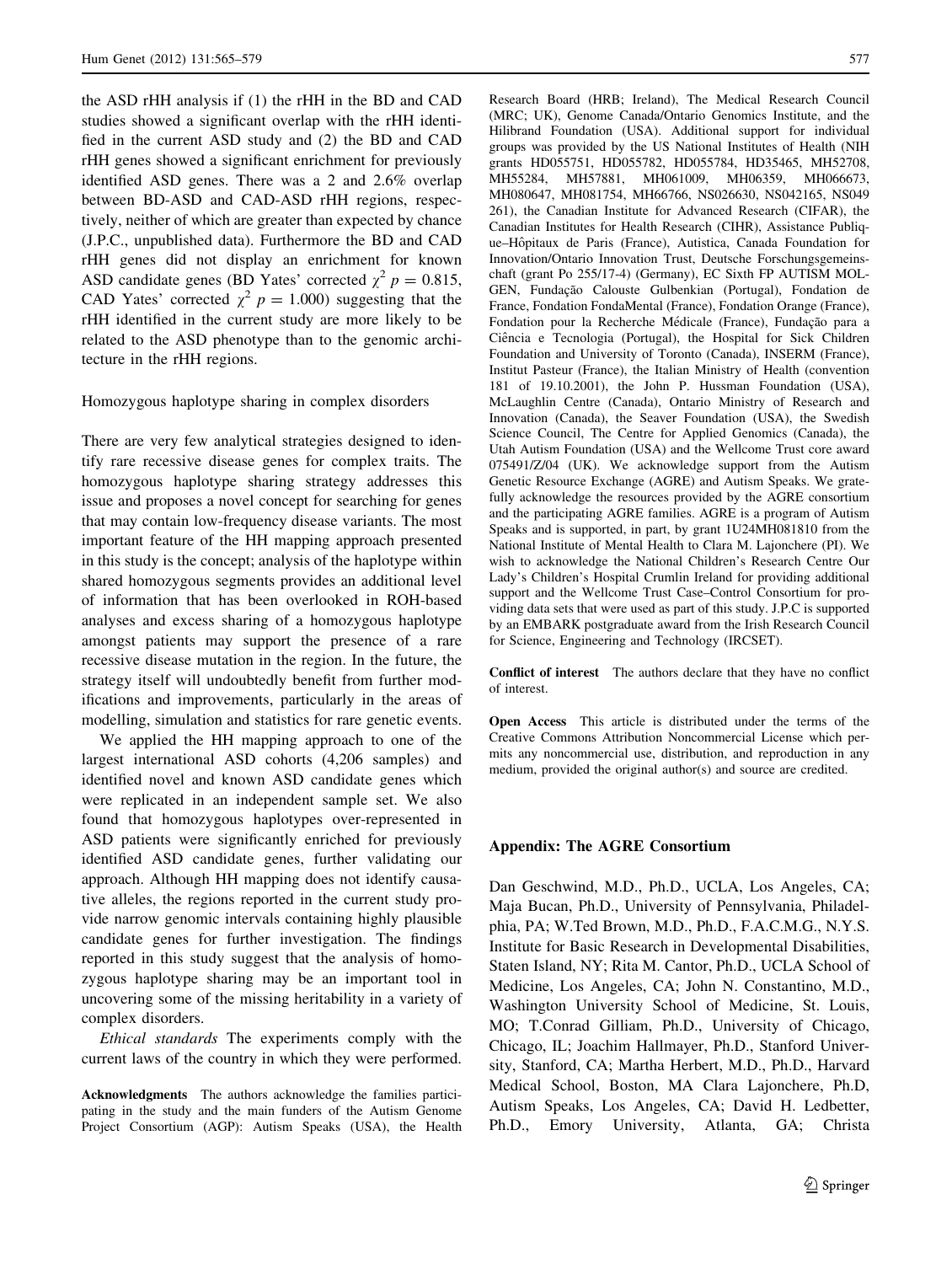<span id="page-13-0"></span>Lese-Martin, Ph.D., Emory University, Atlanta, GA; Janet Miller, J.D., Ph.D., Autism Speaks, Los Angeles, CA; Stanley F. Nelson, M.D., UCLA School of Medicine, Los Angeles, CA; Gerard D. Schellenberg, Ph.D., University of Washington, Seattle, WA; Carol A. Samango-Sprouse, Ed.D., George Washington University, Washington, D.C.; Jonathan Shestack, Autism Speaks, NY, NY; Sarah Spence, M.D., Ph.D., UCLA, Los Angeles, CA; Matthew State, M.D., Ph.D., Yale University, New Haven, CT.Rudolph E. Tanzi, Ph.D., Massachusetts General Hospital, Boston, MA.

# References

- Arking DE, Cutler DJ, Brune CW, Teslovich TM, West K, Ikeda M, Rea A, Guy M, Lin S, Cook EH, Chakravarti A (2008) A common genetic variant in the neurexin superfamily member CNTNAP2 increases familial risk of autism. Am J Hum Genet 82:160–164
- Bahlo M, Stankovich J, Speed TP, Rubio JP, Burfoot RK, Foote SJ (2006) Detecting genome wide haplotype sharing using SNP or microsatellite haplotype data. Hum Genet 119:38–50
- Barrett JC, Fry B, Maller J, Daly MJ (2005) Haploview: analysis and visualization of LD and haplotype maps. Bioinformatics 21:263–265
- Benko S, Fantes JA, Amiel J, Kleinjan DJ, Thomas S, Ramsay J, Jamshidi N, Essafi A, Heaney S, Gordon CT, McBride D, Golzio C, Fisher M, Perry P, Abadie V, Ayuso C, Holder-Espinasse M, Kilpatrick N, Lees MM, Picard A, Temple IK, Thomas P, Vazquez MP, Vekemans M, Roest Crollius H, Hastie ND, Munnich A, Etchevers HC, Pelet A, Farlie PG, Fitzpatrick DR, Lyonnet S (2009) Highly conserved non-coding elements on either side of SOX9 associated with Pierre Robin sequence. Nat Genet 41:359–364
- Betancur C, Sakurai T, Buxbaum JD (2009) The emerging role of synaptic cell-adhesion pathways in the pathogenesis of autism spectrum disorders. Trends Neurosci 32:402–412
- Cardon LR, Palmer LJ (2003) Population stratification and spurious allelic association. Lancet 361:598–604
- Castermans D, Volders K, Crepel A, Backx L, De Vos R, Freson K, Meulemans S, Vermeesch JR, Schrander-Stumpel CT, De Rijk P, Del-Favero J, Van Geet C, Van De Ven WJ, Steyaert JG, Devriendt K, Creemers JW (2010) SCAMP5, NBEA and AMISYN: three candidate genes for autism involved in secretion of large dense-core vesicles. Hum Mol Genet 19:1368–1378
- Chen Y, Li M (2005) Interactions between CAP70 and actinfilin are important for integrity of actin cytoskeleton structures in neurons. Neuropharmacology 49:1026–1041
- Currenti SA (2010) Understanding and determining the etiology of autism. Cell Mol Neurobiol 30:161–171
- Durand CM, Betancur C, Boeckers TM, Bockmann J, Chaste P, Fauchereau F, Nygren G, Rastam M, Gillberg IC, Anckarsater H, Sponheim E, Goubran-Botros H, Delorme R, Chabane N, Mouren-Simeoni MC, de Mas P, Bieth E, Roge B, Heron D, Burglen L, Gillberg C, Leboyer M, Bourgeron T (2007) Mutations in the gene encoding the synaptic scaffolding protein SHANK3 are associated with autism spectrum disorders. Nat Genet 39:25–27
- Durand CM, Chaste P, Fauchereau F, Betancur C, Leboyer M, Bourgeron T (2008) Alterations in synapsis formation and function in autism disorders. Med Sci (Paris) 24:25–28
- Dutheil F, Beaune P, Loriot MA (2008) Xenobiotic metabolizing enzymes in the central nervous system: Contribution of

cytochrome P450 enzymes in normal and pathological human brain. Biochimie 90:426–436

- Egan MF, Straub RE, Goldberg TE, Yakub I, Callicott JH, Hariri AR, Mattay VS, Bertolino A, Hyde TM, Shannon-Weickert C, Akil M, Crook J, Vakkalanka RK, Balkissoon R, Gibbs RA, Kleinman JE, Weinberger DR (2004) Variation in GRM3 affects cognition, prefrontal glutamate, and risk for schizophrenia. Proc Natl Acad Sci USA 101:12604–12609
- Feher A, Juhasz A, Rimanoczy A, Csibri E, Kalman J, Janka Z (2009) Association between a genetic variant of the alpha-7 nicotinic acetylcholine receptor subunit and four types of dementia. Dement Geriatr Cogn Disord 28:56–62
- Flomen RH, Collier DA, Osborne S, Munro J, Breen G, St Clair D, Makoff AJ (2006) Association study of CHRFAM7A copy number and 2 bp deletion polymorphisms with schizophrenia and bipolar affective disorder. Am J Med Genet B Neuropsychiatr Genet 141B:571–575
- Gabriel SB, Schaffner SF, Nguyen H, Moore JM, Roy J, Blumenstiel B, Higgins J, DeFelice M, Lochner A, Faggart M, Liu-Cordero SN, Rotimi C, Adeyemo A, Cooper R, Ward R, Lander ES, Daly MJ, Altshuler D (2002) The structure of haplotype blocks in the human genome. Science 296:2225–2229
- Goudet J (2005) Hierfstat, a package for R to compute and test hierarchical F-statistics. Mol Ecol Notes 5:184–186
- Hamdan FF, Gauthier J, Spiegelman D, Noreau A, Yang Y, Pellerin S, Dobrzeniecka S, Cote M, Perreau-Linck E, Carmant L, D'Anjou G, Fombonne E, Addington AM, Rapoport JL, Delisi LE, Krebs MO, Mouaffak F, Joober R, Mottron L, Drapeau P, Marineau C, Lafreniere RG, Lacaille JC, Rouleau GA, Michaud JL (2009) Mutations in SYNGAP1 in autosomal nonsyndromic mental retardation. N Engl J Med 360:599–605
- Hildebrandt F, Heeringa SF, Ruschendorf F, Attanasio M, Nurnberg G, Becker C, Seelow D, Huebner N, Chernin G, Vlangos CN, Zhou W, O'Toole JF, Hoskins BE, Wolf MT, Hinkes BG, Chaib H, Ashraf S, Schoeb DS, Ovunc B, Allen SJ, Vega-Warner V, Wise E, Harville HM, Lyons RH, Washburn J, Macdonald J, Nurnberg P, Otto EA (2009) A systematic approach to mapping recessive disease genes in individuals from outbred populations. PLoS Genet 5:e1000353
- Hoshino J, Aruga J, Ishiguro A, Mikoshiba K (2003) Dorz1, a novel gene expressed in differentiating cerebellar granule neurons, is down-regulated in Zic1-deficient mouse. Brain Res Mol Brain Res 120:57–64
- International Molecular Genetic Study of Autism Consortium (IMGSAC) (2001) A genomewide screen for autism: strong evidence for linkage to chromosomes 2q, 7q, and 16p. Am J Hum Genet 69:570–581
- Jamain S, Betancur C, Quach H, Philippe A, Fellous M, Giros B, Gillberg C, Leboyer M, Bourgeron T (2002) Linkage and association of the glutamate receptor 6 gene with autism. Mol Psychiatry 7:302–310
- Jia Y, Yu X, Zhang B, Yuan Y, Xu Q, Shen Y (2004) No association between polymorphisms in three genes of cytochrome p450 family and paranoid schizophrenia in northern Chinese Han population. Eur Psychiatry 19:374–376
- Kim HG, Kishikawa S, Higgins AW, Seong IS, Donovan DJ, Shen Y, Lally E, Weiss LA, Najm J, Kutsche K, Descartes M, Holt L, Braddock S, Troxell R, Kaplan L, Volkmar F, Klin A, Tsatsanis K, Harris DJ, Noens I, Pauls DL, Daly MJ, MacDonald ME, Morton CC, Quade BJ, Gusella JF (2008) Disruption of neurexin 1 associated with autism spectrum disorder. Am J Hum Genet 82:199–207
- Kleinjan DA, van Heyningen V (2005) Long-range control of gene expression: emerging mechanisms and disruption in disease. Am J Hum Genet 76:8–32
- Lamb JA, Moore J, Bailey A, Monaco AP (2000) Autism: recent molecular genetic advances. Hum Mol Genet 9:861–868